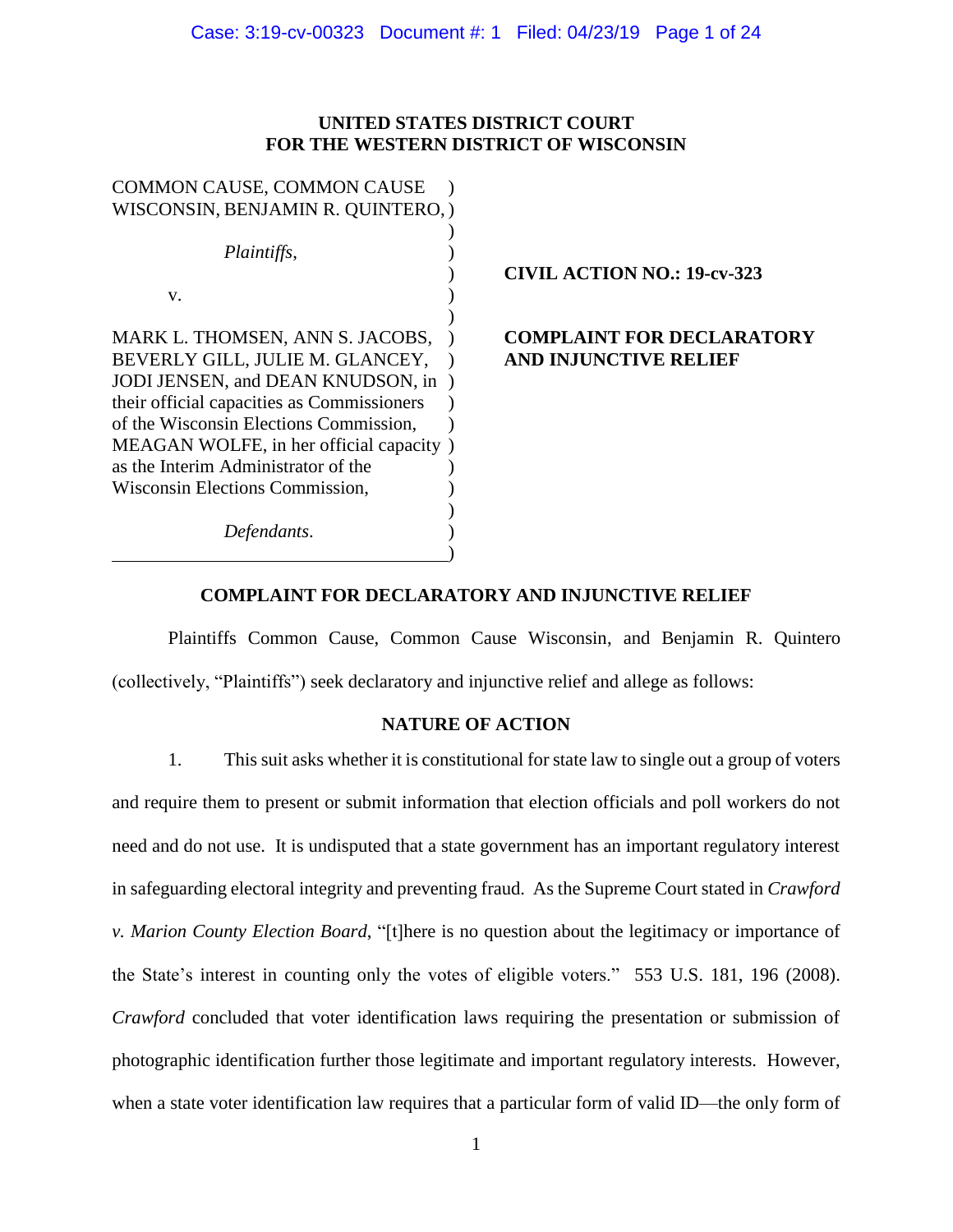# Case: 3:19-cv-00323 Document #: 1 Filed: 04/23/19 Page 2 of 24

valid ID that is held by a particular group of voters—include extraneous information that is wholly unnecessary to advance election integrity and prevent fraud and/or that is redundant with other registration and voting requirements that better serve the exact same regulatory interests, those unnecessary and irrational requirements must be struck down as unconstitutional.

2. This suit does not seek to relitigate the facial constitutionality of Wisconsin's voter ID law; nor does it seek that the law be invalidated as applied to a particular group of voters. Rather, Plaintiffs allege that certain requirements for college and university student IDs to be used as voter ID in Wisconsin are unnecessary and irrational and seek to enjoin those and only those specific requirements.

3. Current Wisconsin law requires that a college or university student enrolled in a postsecondary educational institution in Wisconsin may use the student's campus photo ID card, if it contains the person's name, photo, issuance date, an expiration date not more than two years after the issuance date, and the student's signature. Additionally, the student must also present or submit proof of current enrollment, such as an enrollment verification letter or tuition fee receipt a requirement that makes it wholly unnecessary and irrational to require that the student ID card bear issuance and expiration dates. The state has an important regulatory interest in ensuring that voters in Wisconsin live in Wisconsin, but the proof of residence requirement for voter registration and the proof of current enrollment requirement already doubly confirm that the student is a current Wisconsin resident, and proof of residence has already confirmed their residential address. Moreover, a number of valid forms of voter ID never expire or remain valid indefinitely. Requiring an issuance date and expiration date not more than two years after the issuance date is unnecessary to advance the state's regulatory interest and is therefore irrational.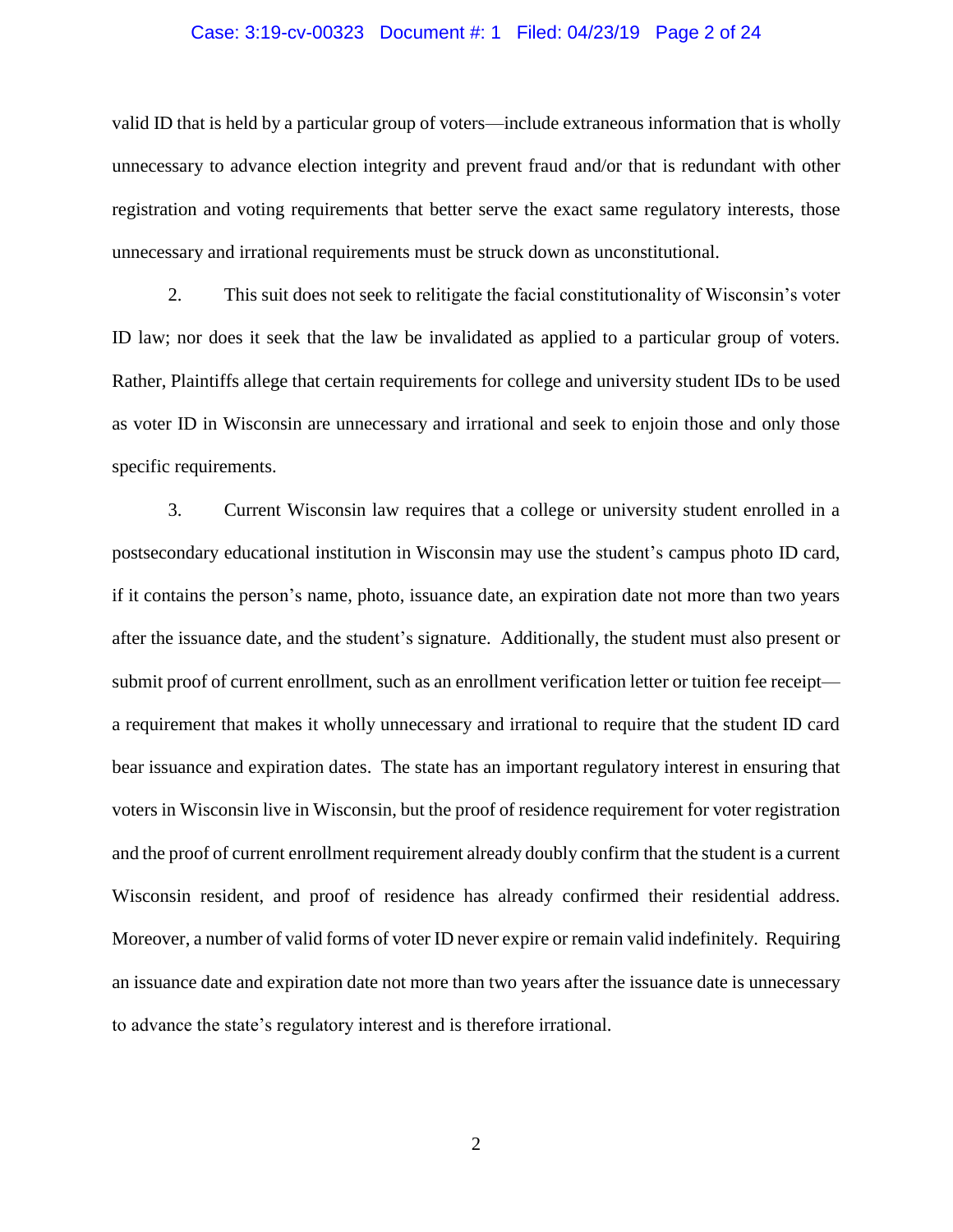# Case: 3:19-cv-00323 Document #: 1 Filed: 04/23/19 Page 3 of 24

4. The requirement that the student ID card contain the student's signature is also unnecessary and irrational for a few reasons. First, the voter ID law does not require election officials and poll workers to verify that any signature on the ID matches the voter's signature on the poll book or the voter's signature on the voter registration form. Second, a number of forms of valid, accepted voter ID, such as Veterans Health Identification Cards ("VHICs") issued by the U.S. Department of Veterans Affairs and some tribal ID cards, do not even contain signatures. And finally, the voter must always sign the pollbook before receiving a ballot, and, after an election, it is *that* signature that may be compared to a voter registration form's signature to advance the governmental purpose of detecting and prosecuting voter fraud. Since the voter ID law was enacted in 2011, the Wisconsin Elections Commission ("WEC") and its predecessor the Government Accountability Board have consistently stated voter IDs are valid and must be accepted without any comparison of any signature on the voter ID, if any exists, to the poll book signature or the signature on the absentee ballot request form or the absentee ballot certificate envelope. It is not up to election officials and Election Day poll workers to verify any signature on a voter ID. Therefore, requiring a signature on a voter ID serves no function and lacks a rational basis.

5. Thirty-five states have enacted voter identification requirements: some strict photographic identification requirements, others with more expansive lists that include non-photo forms of ID.<sup>1</sup> Twenty-eight of these states' voter ID laws permit college and university students

<sup>&</sup>lt;sup>1</sup> ALA. CODE § 17-9-30; ALASKA STAT. § 15.15.225; ARIZ. REV. STAT. § 16-579; ARK. CONST. amend. 51, § 13; ARK. CODE ANN. §§ 7-5-305, 7-5-324; COLO. REV. STAT. ANN. §§ 1-1- 104(19.5)(a), 1-7-110; CONN. GEN. STAT. ANN. § 9-261; DEL. CODE ANN. tit. 15, § 4937; FLA. STAT. ANN. § 101.043; GA. CODE ANN. §§ 21-2-417, 21-2-417.1; HAW. REV. STAT. § 11-136; IDAHO CODE ANN. §§ 34-1106, 34-1113, 34-1114; IND. CODE. ANN. §§ 3-5-2-40.5, 3-11-8-25.1; KAN. STAT. ANN. §§ 25-2908, 25-1122, 8-1324; KY. REV. STAT. ANN. § 117.227; 31 KY. ADMIN. REGS. 4:010; LA. REV. STAT. ANN. § 18:562; MICH. COMP. LAWS ANN. § 168.523; MISS. CODE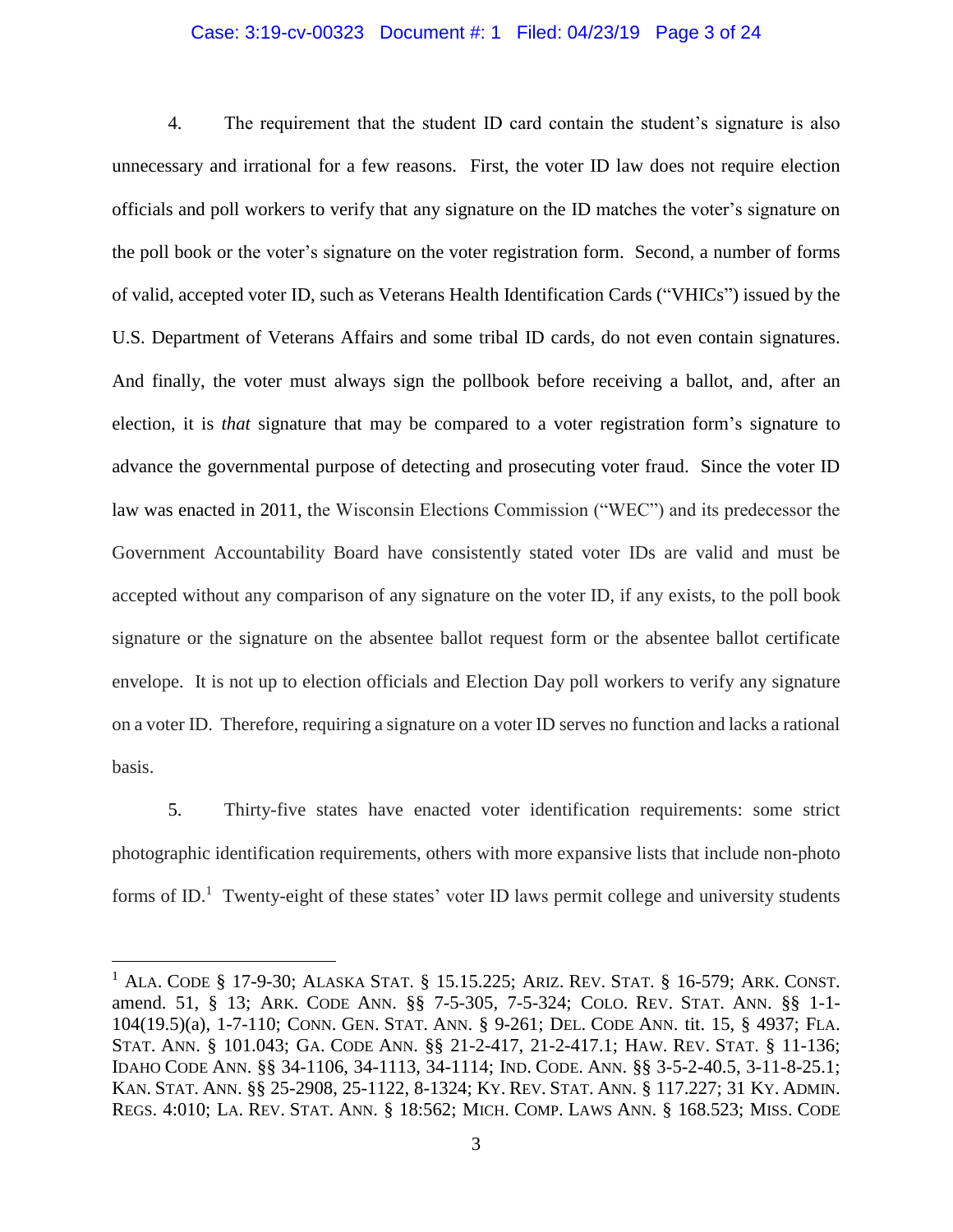#### Case: 3:19-cv-00323 Document #: 1 Filed: 04/23/19 Page 4 of 24

to use their campus photo IDs as voter ID. Wisconsin's is the only voter ID law on that list that requires a student ID to have only a two-year life span, even if it is issued by a four-year institution, and the only voter ID law that requires students to show separate proof of current enrollment along with their college or university photo ID card. Finally, only two states—Wisconsin and Kentucky—reject student IDs if they lack a signature but Wisconsin's is the only *strict photographic* ID law that does so.

6. Every fall, tens of thousands of freshmen enroll in postsecondary educational institutions in Wisconsin. 2 Typically, they have less than two months before a November general election to register to vote, often for the first time in their lives, learn of and comply with the nation's only currently-enforced documentary proof of residence requirement for *all* voter registration applicants,<sup>3</sup> learn the state has a strict photographic voter ID law, obtain compliant forms of campus photo ID from their schools, and learn the location of their polling places. As

ANN. § 23-15-563; MO. REV. STAT. § 115.427; MONT. CODE ANN. § 13-13-114; N.H. REV. STAT. ANN. § 659:13; N.C. GEN. STAT. § 163A-1145.1; N.D.CENT.CODE § 16.1-05-07; OHIO REV.CODE ANN. § 3505.18; OKLA. STAT. ANN. tit. 26, § 7-114; R.I. GEN. LAWS § 17-19-24.2; S.C.CODE ANN. § 7-13-710; S.D. CODIFIED LAWS §§ 12-18-6.1, 12-18-6.2; TENN. CODE ANN. § 2-7-112; TEX. ELEC. CODE ANN. §§ 63.001, 63.0101; UTAH CODE ANN. §§ 20A-1-102, 20A-3-104; VA. CODE ANN. § 24.2-643; WASH. REV. CODE ANN. § 29A.40.160; W. VA. CODE ANN. § 31-3-34; WIS. STAT. §§ 5.02(6m), 6.79(2a).

<sup>2</sup> *See, e.g.*, University of Wisconsin System, Student Statistics, Fall 2017-18, Headcount Enrollment – New Freshman by Institution, *available at*  https://pollux.uwsa.edu/PRODUCTION/ssbreports/index.php/HeadCountReports/getSingleYear ReportByInstitution/single/pdf/R\_B200\_tot/201718/0 (last visited Apr. 3, 2019).

 $\overline{3}$  New Hampshire has a statute that requires voters to prove their domicile by supplying documentary evidence, such as an in-state driver's license or other proof of "verifiable action" that establishes domicile. N.H.REV. STAT. § 654:2. If people do not have evidence of "actions carrying out [their] intent to be domiciled" at their voting address or do not follow up with authorities, the statute subjects them to official action and investigation to determine domicile, including penalties. This law is the subject of an ongoing legal challenge, and the penalty provisions are currently enjoined. No. 2018-0208, *Petition of New Hampshire Sec'y of State,* (N.H. Oct. 26, 2018), *available at* https://www.courts.state.nh.us/caseinfo/pdf/civil/LeaguevNH/102618leagueorder.pdf (last visited Apr. 17, 2019).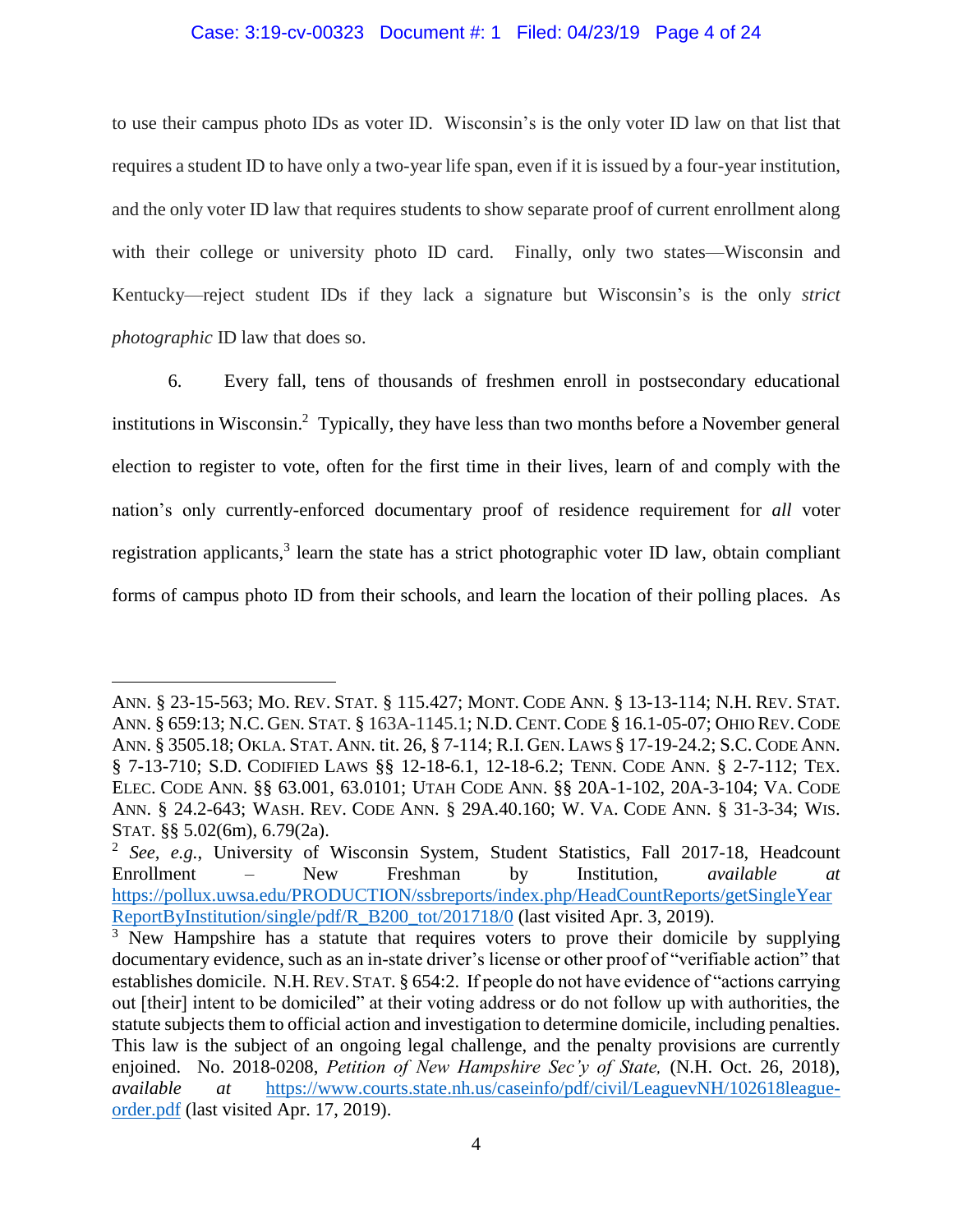### Case: 3:19-cv-00323 Document #: 1 Filed: 04/23/19 Page 5 of 24

can be seen from Exhibits A and B, the declarations of Cassandra Abarca and Jessica Gomez, students at Alverno College and Marquette University, respectively, schools either fail to inform or inadequately inform their students of the requirement to obtain a special student voter ID card, and so students must rely on outside groups, their peers, and poll workers on Election Day for information.<sup>4</sup> College and university students who lack other forms of accepted voter ID are deprived of their right to vote unless they obtain a different, compliant student ID card that, upon information and belief, some but not all Wisconsin colleges and universities offer *upon request* at designated sites on campus. This request for a separate, compliant form of student ID is a wholly unnecessary and unjustified step in the voting process that can only deter and/or delay voting in Wisconsin. Lacking an important regulatory interest to impose these redundant, unnecessary, and irrational requirements for college and university student ID cards which needlessly force students to obtain a different campus photo ID card in order to vote, Defendants violate the First and Fourteenth Amendments to the U.S. Constitution.

7. This action is brought under 42 U.S.C. § 1983 against Defendants' unlawful deprivations of Plaintiffs' rights under the First and Fourteenth Amendments to the United States Constitution.

#### **JURISDICTION & VENUE**

8. This Court has jurisdiction over Plaintiff's federal claims pursuant to 28 U.S.C. §§ 1331, 1343, and 1357 because this case arises under the United States Constitution and because this case seeks equitable and other relief for the deprivation of rights under color of state law.

9. This Court has jurisdiction to award attorneys' fees and costs pursuant to 42 U.S.C. § 1988.

<sup>4</sup> Ex. A, Cassandra Abarca Declaration ¶¶ 4–6; Ex. B, Jessica Gomez Declaration ¶ 3.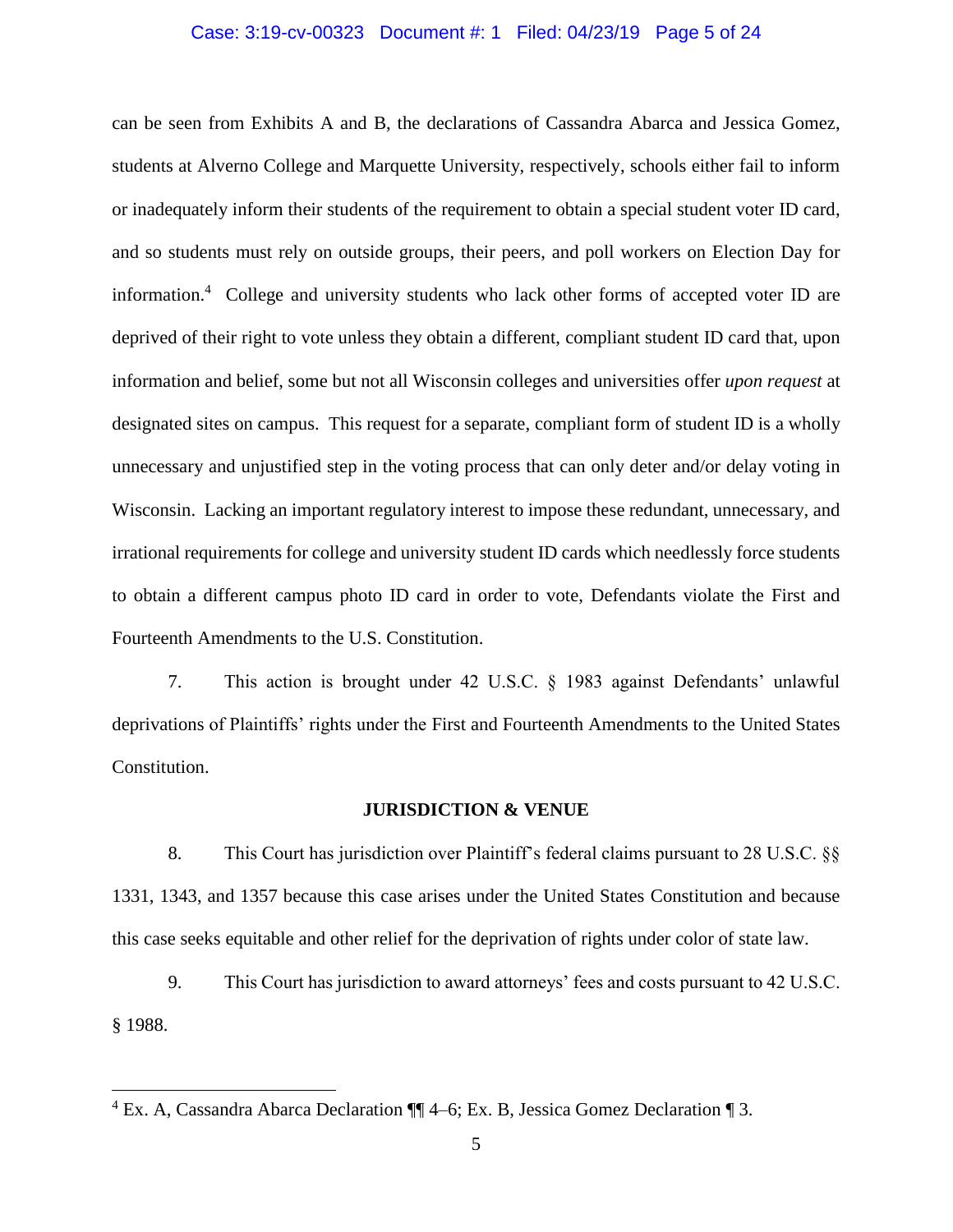# Case: 3:19-cv-00323 Document #: 1 Filed: 04/23/19 Page 6 of 24

10. This Court has jurisdiction to grant declaratory relief pursuant to 28 U.S.C. §§ 2201 and 2202.

11. This Court has personal jurisdiction over Defendants Mark Thomsen, Ann Jacobs, Beverly Gill, Julie Glancey, Jodi Jensen, and Dean Knudson, the Commissioners of the Wisconsin Elections Commission, and Meagan Wolfe, the Interim Administrator of the Wisconsin Elections Commission (collectively, "the Wisconsin Elections Commission Defendants"), who are all sued in their official capacities. The Wisconsin Elections Commission Defendants are state officials who reside in Wisconsin and work in Madison, Wisconsin.

12. Venue is appropriate in the Western District of Wisconsin, under 28 U.S.C. § 1391(b)(1), because Defendants Thomsen, Jacobs, Gill, Glancey, Jensen, Knudson, and Wolfe are state officials. The Wisconsin Elections Commission Defendants work in Madison, Wisconsin.

### **PARTIES**

13. Plaintiff Common Cause is a nonprofit corporation organized and existing under the laws of the District of Columbia. Common Cause is one of the nation's leading democracy reform organizations and has over 1.2 million members and offices in 35 states and the District of Columbia. Since its founding in 1970, Common Cause has been dedicated to the promotion and protection of the democratic process, such as the right of all citizens, including its eligible members, to be registered for and vote in fair, open, and honest elections. Common Cause conducts significant nonpartisan voter-protection, advocacy, education, and outreach activities to ensure that voters are registered to vote, and are able to vote and have their ballots counted as cast. Common Cause also advocates for policies, practices, and legislation—such as automatic and same-day registration—that facilitate voting for eligible voters and ensure against disenfranchisement. Common Cause opposes efforts that burden registration and/or voting,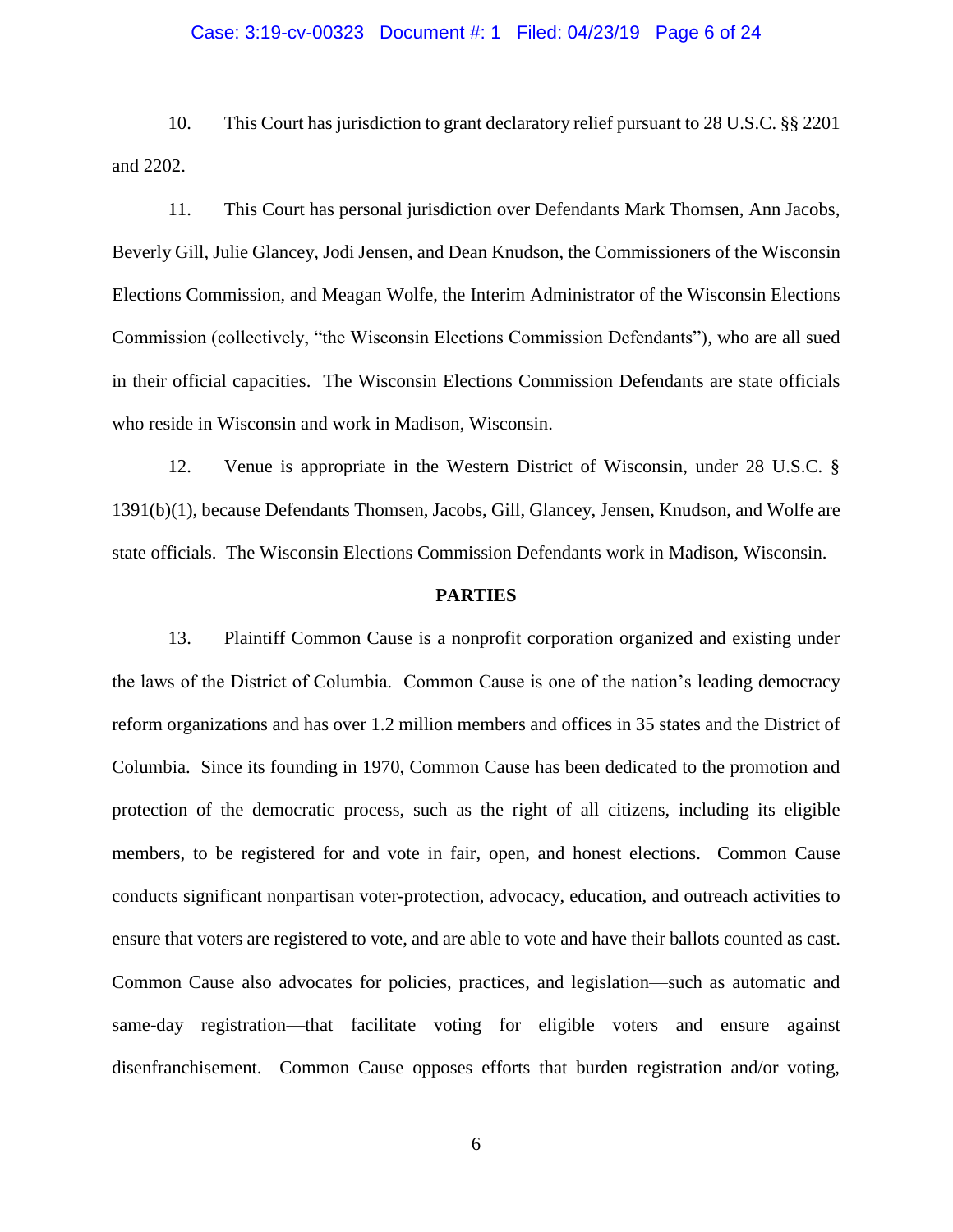## Case: 3:19-cv-00323 Document #: 1 Filed: 04/23/19 Page 7 of 24

including restrictive voter identification laws, like the one passed in Wisconsin, that could potentially chill citizens' rights to vote.

14. Plaintiff Common Cause Wisconsin, which is part of and incorporated under the same bylaws as the national organization Common Cause, diverted organizational resources, staff time, and money to inform college and university students on whether their campus IDs were compliant with the voter ID law and, if not, on how to obtain a compliant college or university ID card. But for these unconstitutional requirements for college and university student IDs to be used as voter ID in Wisconsin, Common Cause Wisconsin would not have needed to divert organization resources, staff time, and money to ensure students can cast a ballot that will be counted. Over the last two election cycles, from January 2016 through January 2019, Common Cause Wisconsin's Director of Information Services and Outreach Sandra Miller has devoted an estimated 157 hours to student voter ID work that she would not have engaged in but for these unconstitutional requirements. All told, this cost the organization an estimated \$3,454 in salary related to Ms. Miller's research on university ID issuance policies and practices and her sustained outreach to campuses on the voter ID requirement. Common Cause Wisconsin, and more specifically Ms. Miller, developed, updated, and distributed educational materials for college and university student voters, including hard copy fact sheets, online student voting guides, and graphics. As one example, Ms. Miller developed a "student ID as voter ID" fact sheet in 2016, updated the piece over the years, and shared this resource with university campus contacts, coalition partners, advocacy groups working with student voters, and online via emails, press releases, and Common Cause Wisconsin's website. Common Cause Wisconsin also engaged in a variety of email and social media messaging on whether and how students could obtain a compliant student ID that could be used as a valid voter ID.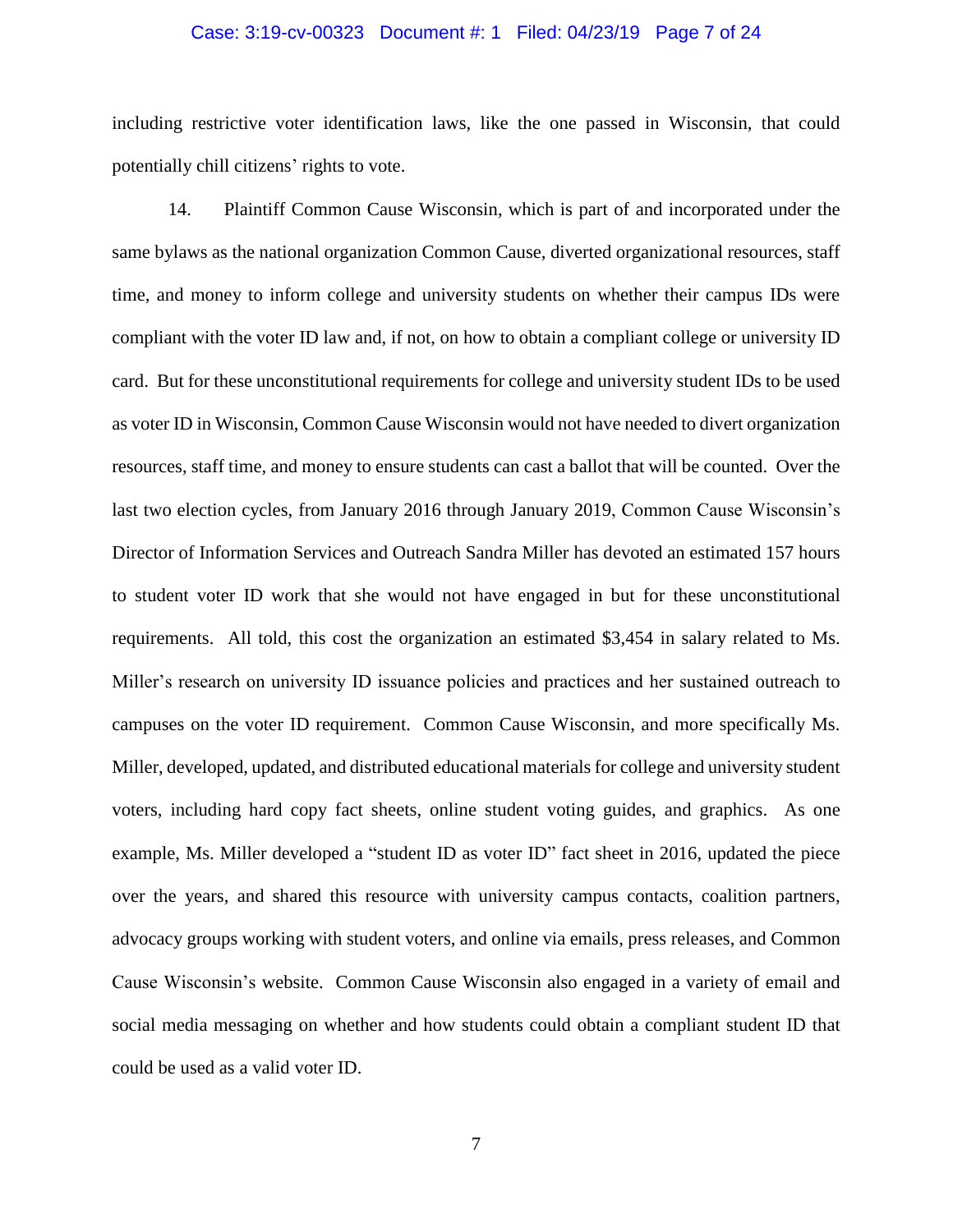### Case: 3:19-cv-00323 Document #: 1 Filed: 04/23/19 Page 8 of 24

15. This has been a multi-year effort for Common Cause Wisconsin, and it is ongoing. Beginning in early 2016, Common Cause Wisconsin rolled out an extensive research and outreach campaign directed at administrators and officials at every college, university and technical college in Wisconsin in order to: (a) gather information on the validity of each institution's standard student ID as a voter ID; (b) determine what alternatives are available to students for voting if the school's standard student ID is non-compliant, *i.e.* compliant IDs issued upon request; (c) provide education and resources about using student IDs as voter ID; and (d) provide information, guidance, and best practices on offering a compliant ID to those schools struggling to implement a voter ID-compliant student ID. For each individual postsecondary institution, Ms. Miller did research online, made a series of phone calls, and/or wrote emails. Common Cause Wisconsin compiled its research and used that to create, update, and disseminate a "one-stop" downloadable online resource with information on the use of a student ID as a voter ID at every Wisconsin college, university, and technical college in the state. All of these activities took staff time and money that could have been used for other core organizational mission activities. All of these activities, which Common Cause Wisconsin is only engaged in because of the unconstitutional requirements challenged in this case, are ongoing, as schools change processes and/or update their websites or the information they share with students. Ms. Miller continues to communicate with campus administrators and advocate for changes to student IDs that would make it easier for students to vote and updates the organization's information on how to obtain a compliant student ID card. These efforts, which divert staff time, resources, and money, effect an ongoing injury to Common Cause Wisconsin.

16. Plaintiff Benjamin R. Quintero is a sophomore at Milwaukee School of Engineering ("MSOE"). He is a United States citizen, 20 years old, and a resident of Milwaukee, Wisconsin.

8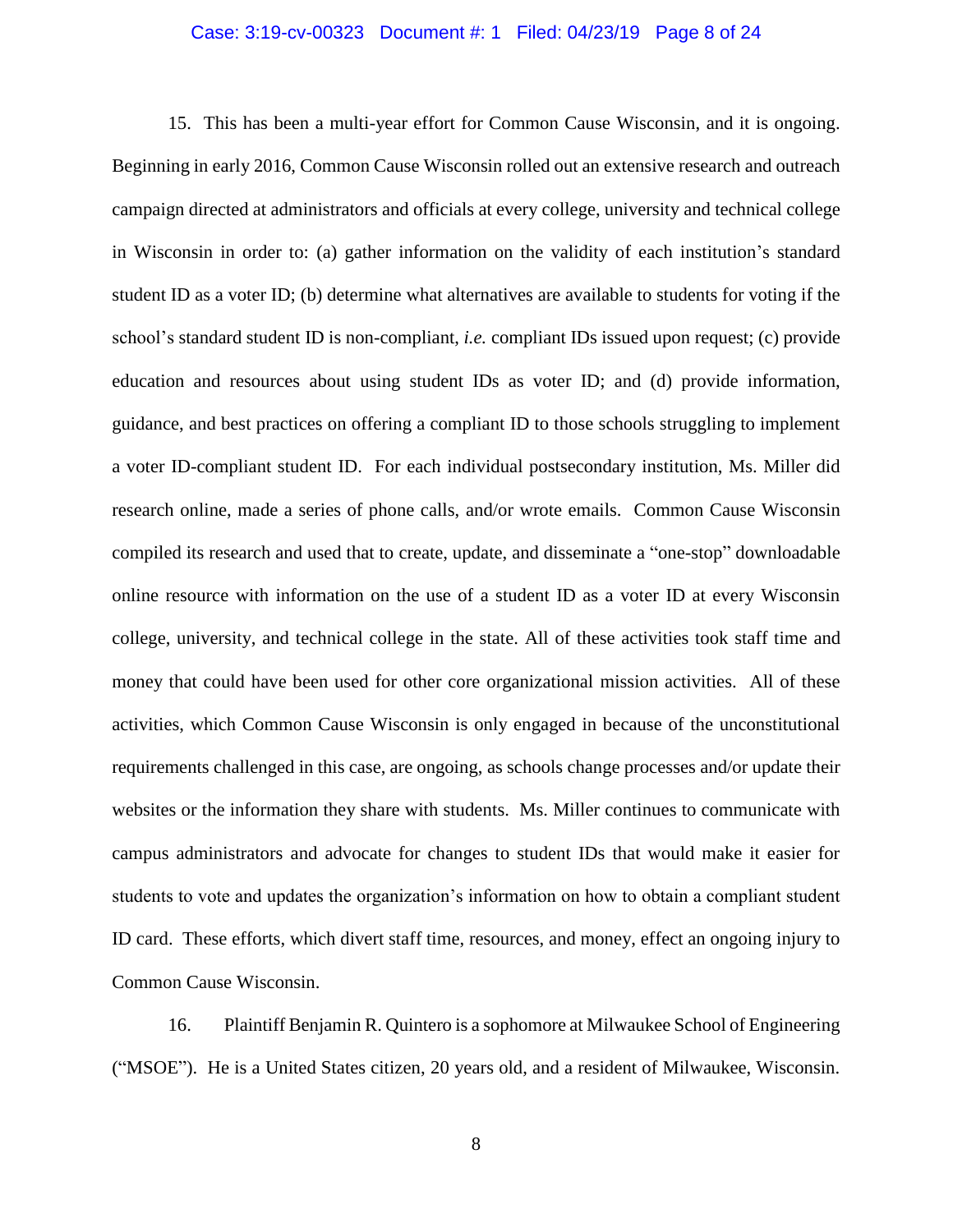#### Case: 3:19-cv-00323 Document #: 1 Filed: 04/23/19 Page 9 of 24

He has never been disenfranchised by reason of a felony conviction or court order. Benjamin wants to vote in Wisconsin but cannot because he does not have any of the types of photo ID that satisfy the Wisconsin voter ID requirement. He only has the regular MSOE student ID card that lacks an issuance date, expiration date, and signature.

17. Defendants Mark Thomsen, Ann Jacobs, Beverly Gill, Julie Glancey, Jodi Jensen, and Dean Knudson are sued in their official capacities as the members of the Wisconsin Elections Commission.

18. Defendant Meagan Wolfe is sued in her official capacity as the Interim Administrator of the Wisconsin Elections Commission.

## **FACTUAL ALLEGATIONS**

## **A. Wisconsin's Voter ID Requirement and Its Requirements for College and University Student Photo ID Cards**

19. In 2011, the Wisconsin Legislature enacted Act 23, which created a strict photographic voter identification requirement for all voters, regardless of whether they vote in person on or before Election Day or by mail. WIS. STAT. §§ 6.79(2)(a), 6.86(1)(ar), 6.87(1). While in-person voters must show their voter ID to the poll worker, a mail-in absentee voter must "enclose a copy of his or her proof of identification or any authorized substitute document with his or her [absentee ballot] application." WIS. STAT. § 6.87(1).

20. Wisconsin accepts the following forms of photo ID as valid voter ID:

(a) One of the following documents that is unexpired or if expired has expired after the date of the most recent general election: 1. An operator's license issued under ch. 343. 2. An identification card issued under s. 343.50. 3. An identification card issued by a U.S. uniformed service. 4. A U.S. passport.

(b) A certificate of U.S. naturalization that was issued not earlier than 2 years before the date of an election at which it is presented.

(c) An unexpired driving receipt under s. 343.11.

(d) An unexpired identification card receipt issued under s. 343.50.

(e) An identification card issued by a federally recognized Indian tribe in this state.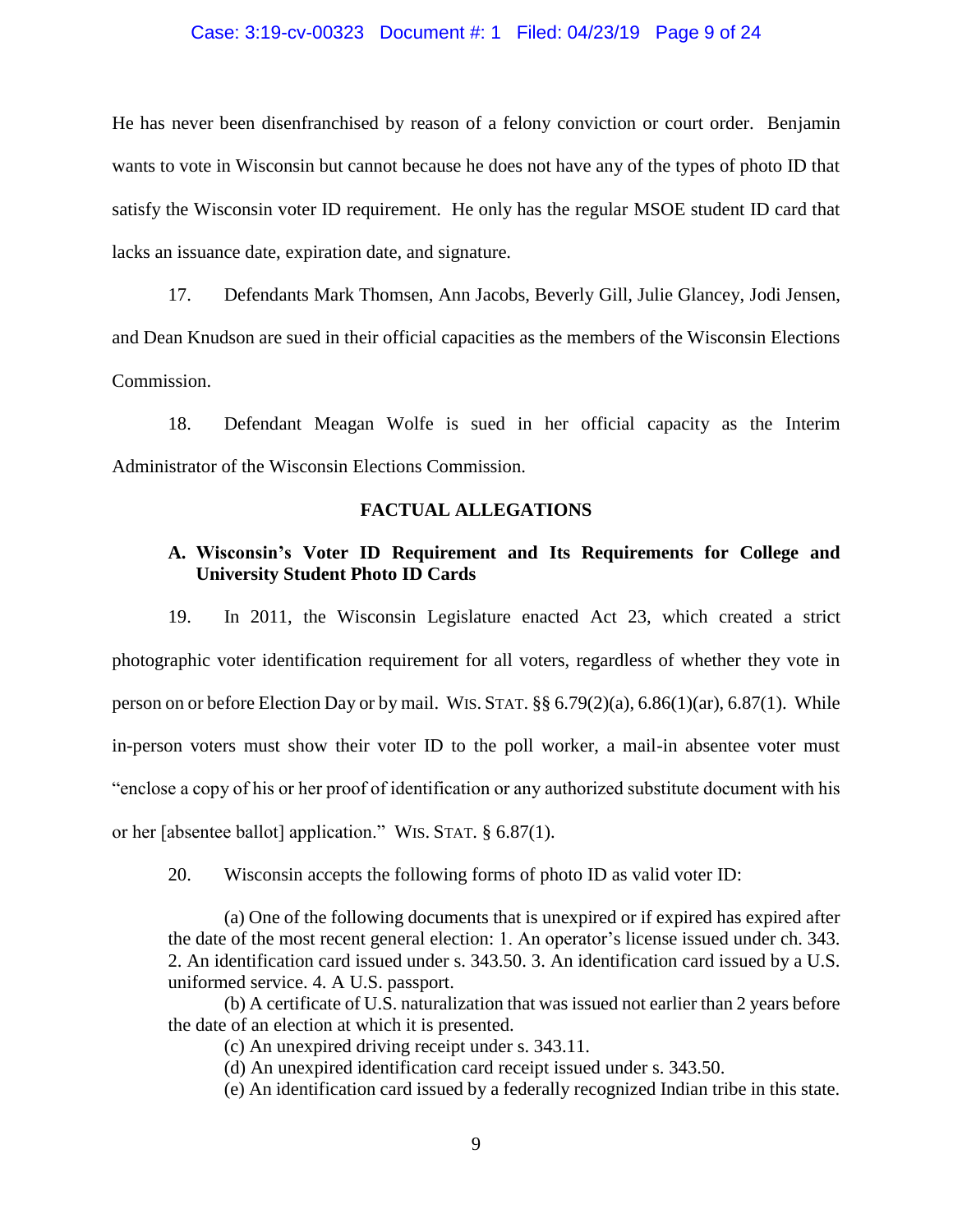(f) An unexpired identification card issued by a university or college in this state that is accredited, as defined in s.  $39.30(1)(d)$ , that contains the date of issuance and signature of the individual to whom it is issued and that contains an expiration date indicating that the card expires no later than 2 years after the date of issuance if the individual establishes that he or she is enrolled as a student at the university or college on the date that the card is presented.

(g) An unexpired veterans identification card issued by the veterans health administration of the federal department of veterans affairs.

WIS. STAT. § 5.02(6m). As can be seen from the above stature, college and university IDs must contain the student voter's name, photo, issuance date, an expiration date not more than two years after the issuance date, and the student's signature. WIS. STAT. § 5.02(6m)(f). Students using their college or university photo ID card to vote must also present separate proof of current enrollment. *Id*. This proof of current enrollment can be "an enrollment verification letter, class schedule, or tuition fee receipt." 5 In 2014, the Wisconsin Elections Commission's predecessor, the Government Accountability Board, issued guidance that defined proof of current enrolment as "an enrollment verification form, class schedule, tuition receipt, or any other document which establishes that the student is enrolled . . . "<sup>6</sup> This explicitly non-exhaustive list is consistent with the current guidance to voters on the state's MyVote Wisconsin webpage, which is published and maintained by Defendants: "The university or college ID must be accompanied by a separate document that proves enrollment, *such as* a tuition fee receipt, enrollment verification letter, or

<sup>5</sup> G.A.B. Releases Top Things Voters Need to Know about Photo ID (Feb. 1, 2016), *available at*  https://elections.wi.gov/node/3862 (last visited Apr. 7, 2019).

<sup>6</sup> G.A.B. Memorandum, Voter Photo ID Reminders for 2014 General Election Voter Photo ID Guidance 2014-3 (Sept. 25, 2014), at 3, *available at* https://elections.wi.gov/sites/default/files/memo/20/photo\_id\_guidance\_2014\_3\_reminders\_9\_25 \_14\_pdf\_17534.pdf (last visited Apr. 7, 2019).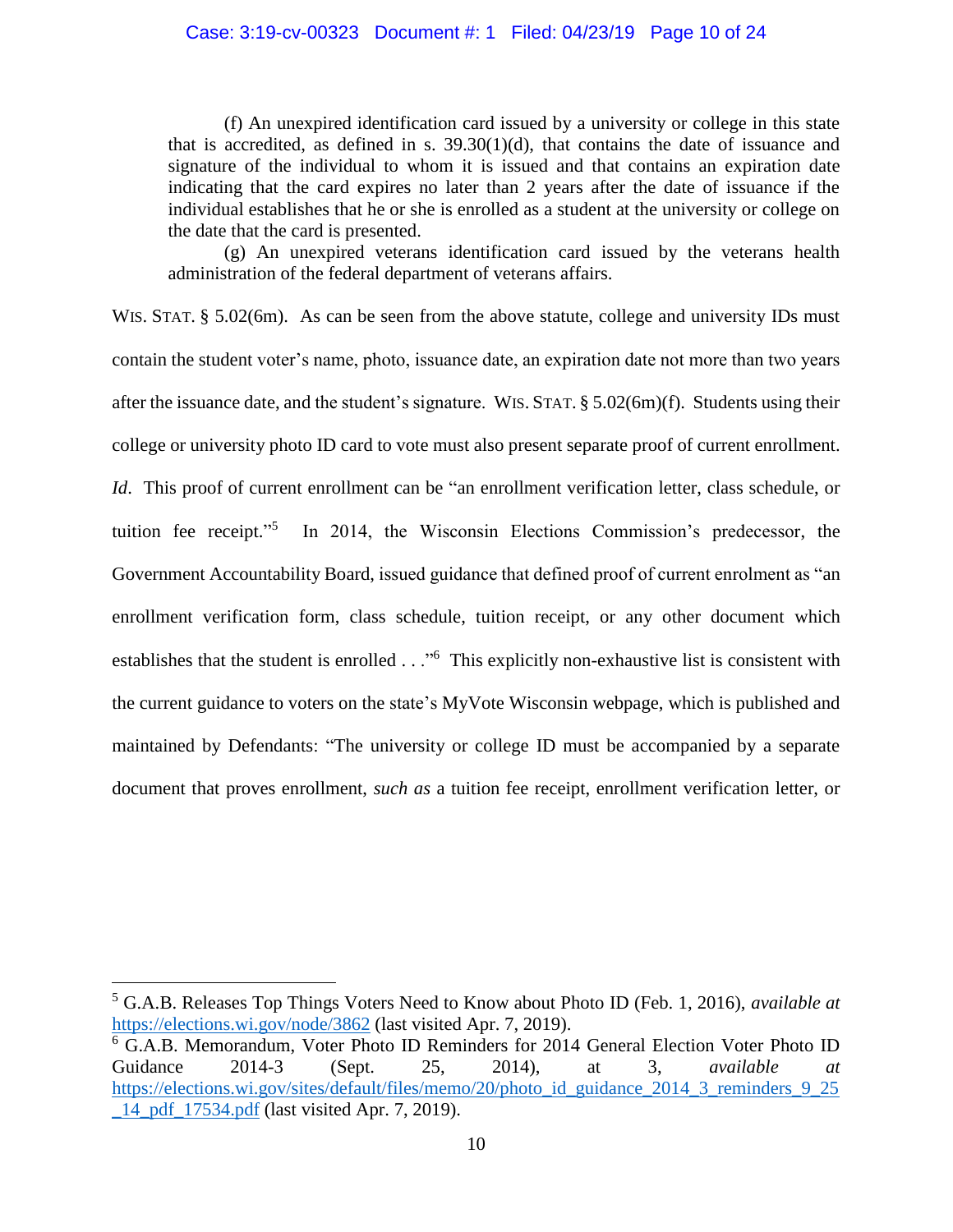#### Case: 3:19-cv-00323 Document #: 1 Filed: 04/23/19 Page 11 of 24

class schedule." (Emphasis added).<sup>7</sup> This separate proof of current enrollment can be shown or submitted as a physical document or electronically displayed on a smart phone, tablet, or laptop.<sup>8</sup>

21. Wisconsin driver's license and state ID cards issued by the Wisconsin Department of Transportation, specifically the Wisconsin Department of Motor Vehicles, military identification cards, and U.S. passports must be unexpired or have expired after the date of the most recent general election. On information and belief, certain forms of military ID bear the code "INDEF" for indefinite duration. Tribal government-issued IDs may be expired or unexpired but, in any event, frequently do not contain issuance and expiration dates because, like certain forms of military ID, they never expire. A naturalization certificate must be issued not more than two years before the election in which it is presented as voter ID. The remaining forms of valid voter ID must be unexpired; however, in *One Wisconsin Institute v. Thomsen*, 198 F. Supp. 3d 896, 961– 62 (W.D. Wis. 2016), still pending on appeal to the U.S. Court of Appeals for the Seventh Circuit and with no decision over two years after oral argument, this Court ordered Defendants to accept expired college and university IDs. *See infra* at Part B.

22. Many of the regular campus photo IDs issued by Wisconsin colleges and universities lack an issuance date, an expiration date, and a digitally-printed signature or even a strip for the student to sign.

23. On information and belief, only the following University of Wisconsin ("UW") four-year institutions are issuing voter ID law-compliant student IDs to all incoming students upon

<sup>7</sup> MyVote Wisconsin, *available at* https://myvote.wi.gov/en-us/PhotoIDRequired (last visited Apr. 7, 2019); Wisconsin Elections Commission, Election Day Manual for Wisconsin Election Officials ("Election Day Manual"), at 57, *available* at https://elections.wi.gov/sites/electionsuat.wi.gov/files/2019- 01/Election%20Day%20Manual%20%282018-10%29.pdf (last visited Apr. 7, 2019).

<sup>8</sup> MyVote Wisconsin, *available at* https://myvote.wi.gov/en-us/PhotoIDRequired (last visited Apr. 7, 2019).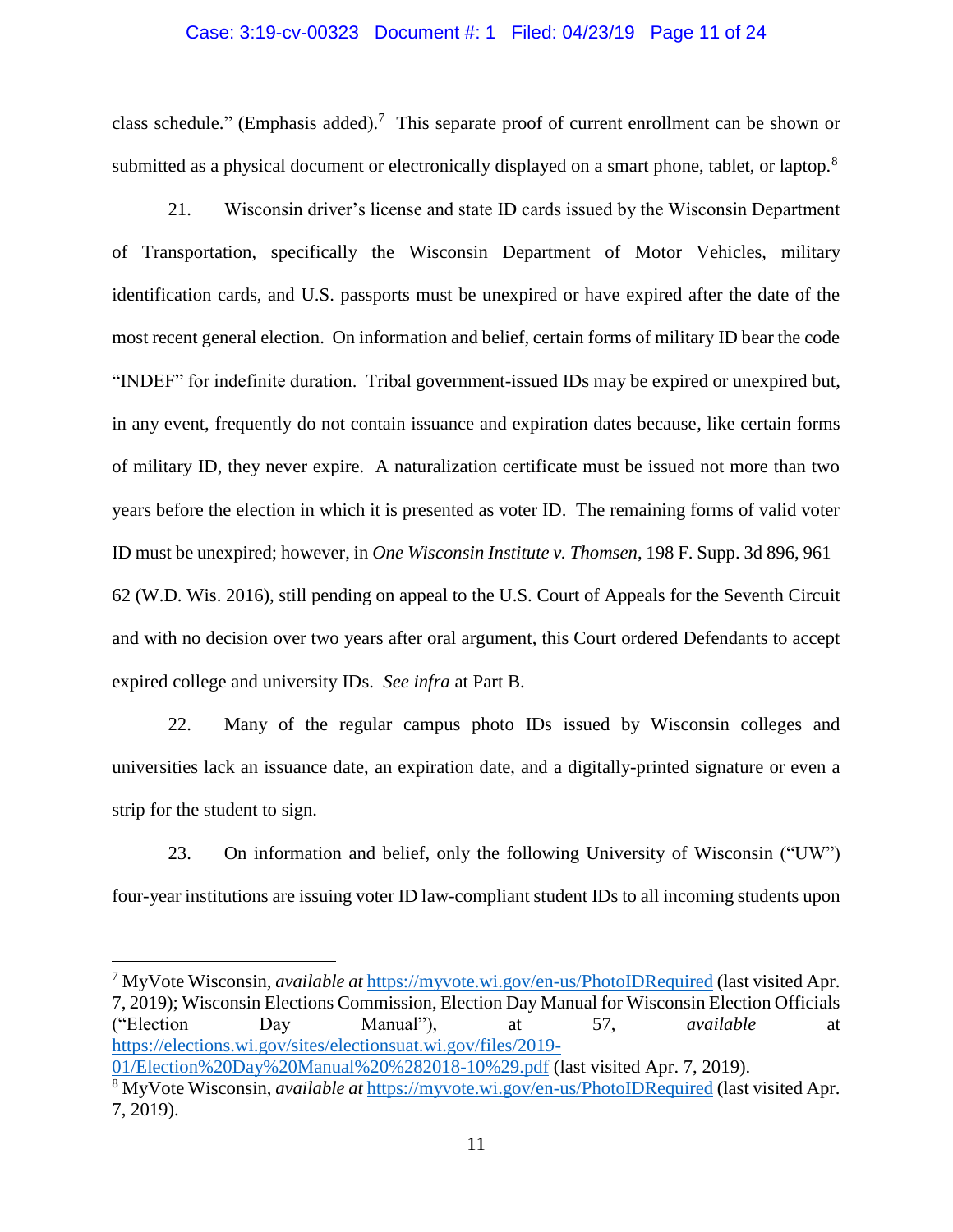#### Case: 3:19-cv-00323 Document #: 1 Filed: 04/23/19 Page 12 of 24

enrollment: Eau Claire, Green Bay, Madison, Stout, and Superior. On information and belief, the other four-year UW institutions only issue voter ID law-compliant IDs *upon request* at a designated site on campus; they do not issue voter ID law-compliant IDs to all incoming students. On information and belief, UW-Madison's current freshman class was issued voter ID lawcompliant IDs upon enrollment this academic year, but no such compliant IDs were issued for sophomores, juniors, or seniors. This has had an impact on student voters in prior elections. Following the November 2016 general election, the Dane County Clerk's office circulated a report entitled "Information Related to UW-Madison's Decision Not to Conform Student IDs to the legal requirements of Photo ID for Voting Purposes," which noted that over 24,000 people had voted in campus-based wards and UW-Madison had issued  $7,352$  voter IDs.<sup>9</sup> Even if all 24,000-plus of those voters were students, 30 percent of those voters in campus-based wards needed to request a separate, voter ID law-compliant ID and for no rational purpose. 6,363 voter ID law-compliant student IDs were issued by UW-Madison in the days and weeks leading up to Election Day. 989 were issued on Election Day alone, demonstrating that nearly 1,000 students were scrambling to obtain compliant voter ID on the day of the election.<sup>10</sup> It is probable that a similar scramble for compliant student voter IDs occurs at other campuses statewide.

24. On information and belief, all two-year UW institutions, *i.e.* the UW branch campuses, issue all students student photo IDs, also known as "UCards," with the student's name, a photo, an issuance date, an expiration date two years after the issuance date, and a space for a signature on the reverse side. If the student signs the reverse side, the ID can be used as voter ID.

<sup>&</sup>lt;sup>9</sup> Ex. C, Dane County Clerk's Office, Information Related to UW-Madison's Decision Not to Conform Student IDs to the legal requirements of Photo ID for Voting Purposes, at 1-2. There is a slight discrepancy in the numbers in the report, but page 2 reflects that 7,352 were issued on or before Election Day.

<sup>10</sup> *Id*. at 2.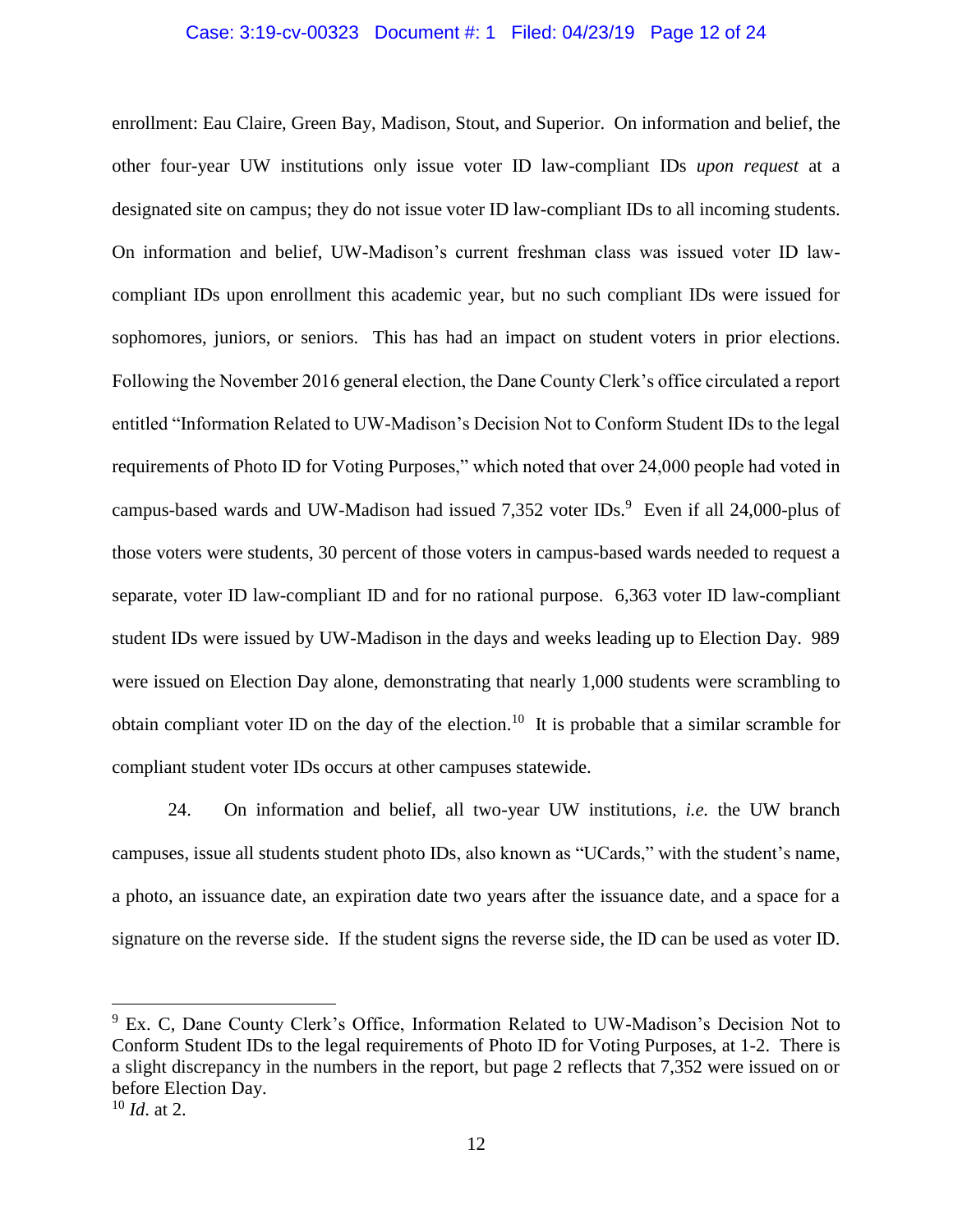#### Case: 3:19-cv-00323 Document #: 1 Filed: 04/23/19 Page 13 of 24

The space for a signature is not identified as a space for a signature; there is no instruction to "SIGN HERE." Accordingly, many students at two-year UW institutions, as well as staff, do not know that students can put their signatures on the UCard's reverse side. Notwithstanding the fact that UCards are valid voter ID with a student's signature on the reverse side, the UW Branch Campuses' online voting guide confusingly suggests to students that they still need to obtain a "free Voter ID card" at a campus office: "Most UW branch campus students will still be able to use a Wisconsin driver's license or State of Wisconsin ID, which already meet voter ID requirements. Free Voter ID cards can be obtained by UW branch campus students at their campus Student Affairs/Solution Center office."<sup>11</sup>

25. On information and belief, only the following private colleges are issuing voter ID law-compliant IDs to all incoming students upon enrollment: Beloit College, Edgewood College, Lakeland University, Milwaukee Institute of Art & Design, Mount Mary University, Northland College, Ripon College, Wisconsin Lutheran College, and Viterbo University. For the first time ever, Viterbo issued voter ID law-compliant campus photo IDs to all its freshmen in 2018 prior to the midterm elections. Most of the other private institutions issue compliant IDs upon request, but students frequently are not given adequate notice of the availability of this service. These schools include: Alverno College, Cardinal Stritch University, Carroll University, Carthage College, Concordia University, Lawrence University, Marquette University, Medical College of Wisconsin, Milwaukee School of Engineering, and St. Norbert College. On information and belief, Bellin College, Columbia College of Nursing, and Silver Lake College do not offer voter ID law-compliant IDs at all, even upon request.

<sup>&</sup>lt;sup>11</sup> University of Wisconsin Branch Campuses Website, Student Resources, Voting Guide, *available at* https://www.uwc.edu/students/voting-guide (last visited Apr. 16, 2019).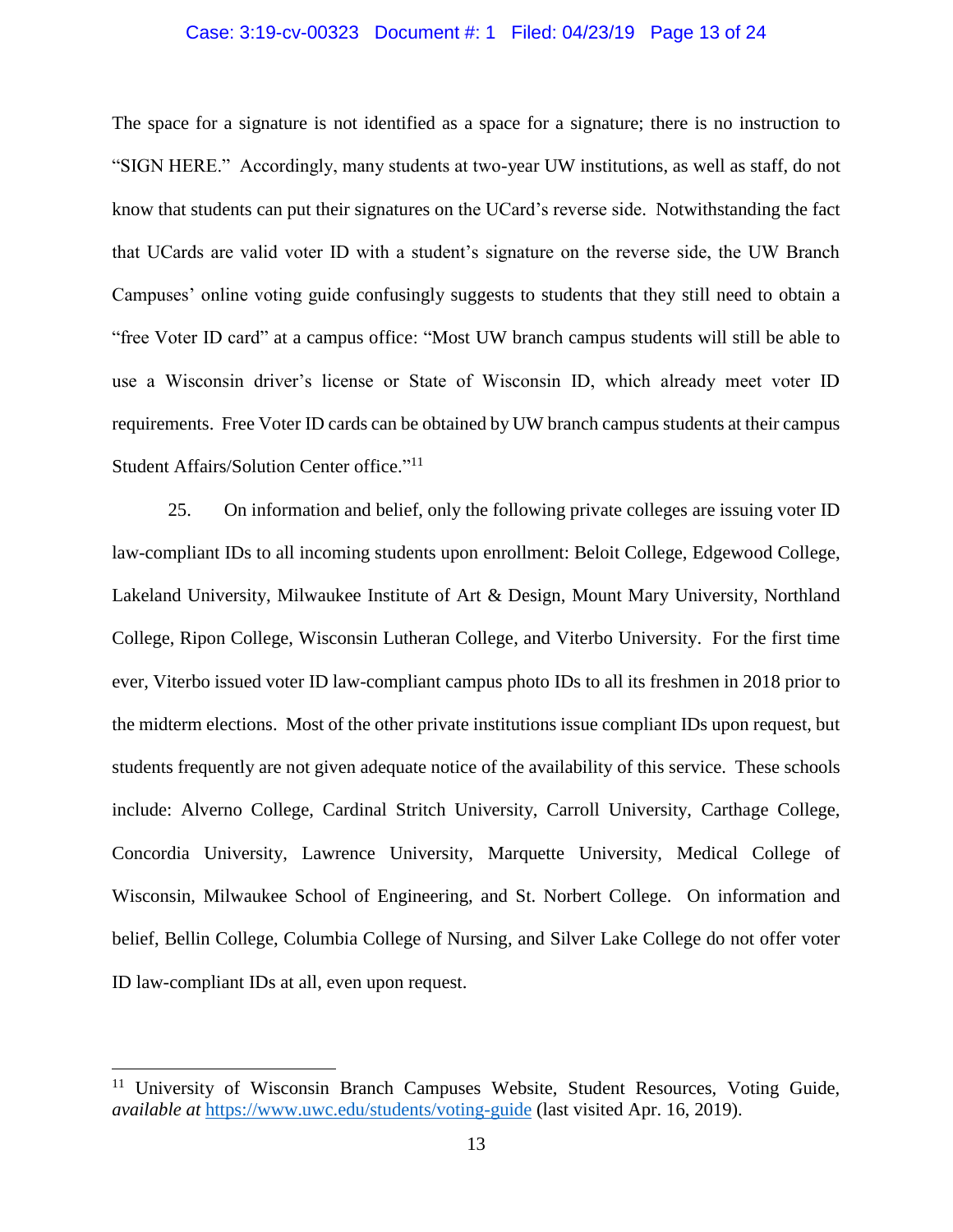#### Case: 3:19-cv-00323 Document #: 1 Filed: 04/23/19 Page 14 of 24

26. On information and belief, most, but not all, technical colleges are issuing voter ID law-compliant IDs to all students who enroll in the school: Blackhawk Technical College, Chippewa Valley Technical College, Fox Valley Technical College, Lakeshore Technical College, Milwaukee Area Technical College, Moraine Park Technical College, Nicolet Area Technical College, Northcentral Technical College, Northeast Wisconsin Technical College, Western Technical College, and Wisconsin Indianhead Technical College. On information and belief, of the four remaining technical colleges that are not issuing voter ID law-compliant student IDs— Gateway Technical College, Madison College, Mid-State Technical College, and Waukesha County Technical College—only Madison College makes available a compliant student ID upon request.

## **B. Prior Litigation Regarding the Student ID Issuance Date and Expiration Date Requirements**

27. In 2016, this Court decided *One Wisconsin Institute v. Thomsen*, 198 F. Supp. 3d 896 (W.D. Wis. 2016). The plaintiffs in *One Wisconsin Institute* had brought a claim alleging that there was no rational basis to reject the use of expired forms of otherwise-valid IDs. This Court noted that, as to college and university student ID cards, the state's requirement that the IDs be unexpired was irrational and unjustified because of the separate proof of current enrollment requirement:

The three requirements in Wis. Stat.  $\S 5.02(6m)(f)$  are redundant: (1) the ID card itself must be unexpired; (2) the card must have an expiration date that is no more than two years after its date of issuance; and (3) the voter must present proof of current enrollment. If each of these requirements provided some additional level of protection against former students using their IDs to vote, then those requirements might be rational. But as it stands, defendants have not explained why any requirement beyond proof of current enrollment is necessary to protect against fraudulent voting with a college or university ID. . . .

[T]he state's concern with ensuring that only current students vote with student IDs may be rational. But Wis. Stat. § 5.02(6m)(f) adequately addresses that concern by requiring a voter to present proof of enrollment with the student ID.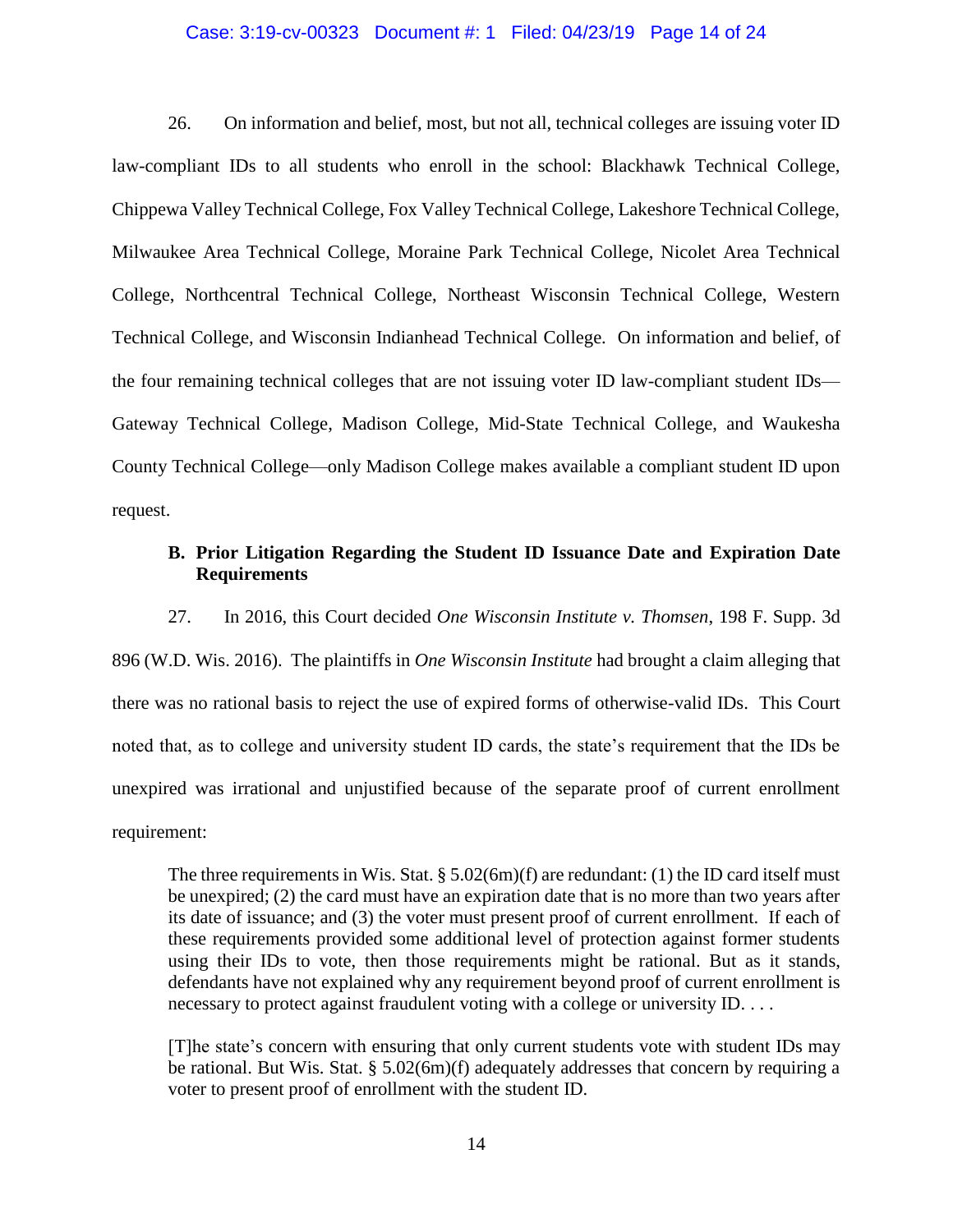### Case: 3:19-cv-00323 Document #: 1 Filed: 04/23/19 Page 15 of 24

*Id.* at 961–62. Finding the requirement that the college or university ID be unexpired redundant,

unnecessary, and irrational, the Court enjoined that specific requirement:

Adding the requirement that a voter's college or university ID be unexpired does not provide any additional protection against fraudulent voting. If anything, this measure prevents otherwise qualified voters from voting simply because they have not renewed their IDs since beginning school. Thus, even under an exceedingly deferential rational basis review, the state has failed to justify its disparate treatment of voters with expired IDs. The court concludes that requiring unexpired college or university IDs violates the Fourteenth Amendment.

*Id*. at 962.

28. However, because the plaintiffs only sought an injunction permitting the use of expired IDs, not the elimination of the issuance date and expiration date requirements, this Court's ruling was limited to the requested relief. This Court expressly stated that its order did not eliminate the requirement that student IDs bear issuance dates and expiration dates not more than two years after the issuance date:

[College and university students] must still comply with the other requirements of Wis. Stat. § 5.02(6m)(f). Plaintiffs have not directed their rational basis challenge to the requirement that a voter with a college or university ID also present proof of enrollment at the issuing institution. Nor have plaintiffs challenged the rational basis for permitting only IDs that expire no more than two years after issuance. These requirements still apply. The only thing that will change is that the ID card that a college or university student actually presents at the polls can be expired.

*Id.* In footnote 24, this Court suggested that the issuance date and expiration date requirements also serve no purpose but noted those requirements were beyond the scope of the plaintiffs' challenge: "Without the requirement that a voter present an unexpired college or university ID, it seems unnecessary to regulate the ID's expiration date. But that is outside the scope of plaintiffs' challenge, and so the court will leave it to the state to determine whether this provision is still necessary." *Id*. at 961–62 & n.24. Therefore, these hyper-technical, redundant and irrational statutory requirements for college and university IDs remain in place, and those features must still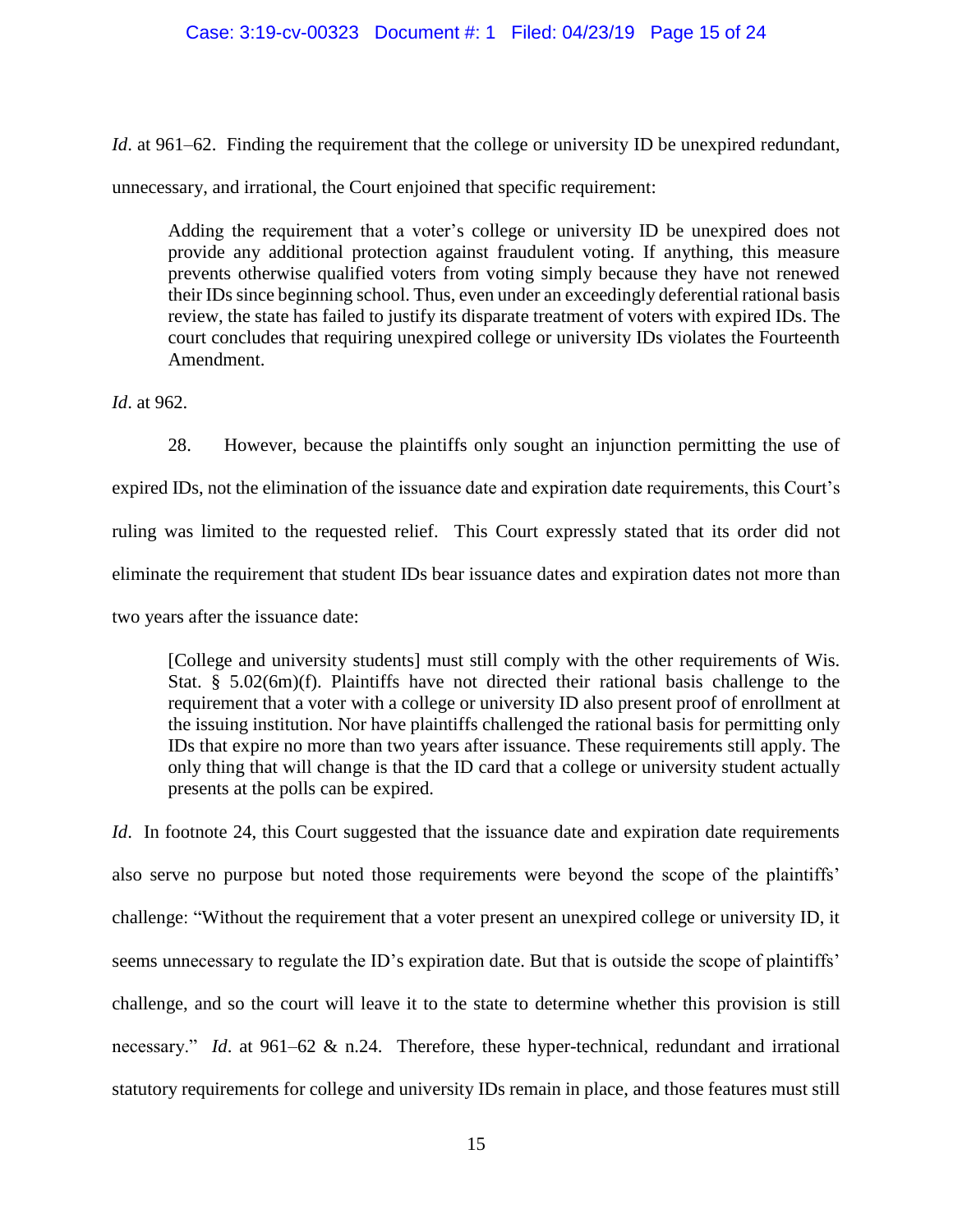#### Case: 3:19-cv-00323 Document #: 1 Filed: 04/23/19 Page 16 of 24

appear on the student ID if presented as voter ID. This Court left it up to the state's discretion as to whether to enforce the issuance date and expiration date requirements and noted the ordered relief did not preclude the state from enforcing those technical requirements. This case is still pending before the U.S. Court of Appeals for the Seventh Circuit. Oral argument before the panel was held over two years ago on February 24, 2017.

29. This lawsuit seeks and respectfully requests that this Court now take that further step and declare the student ID issuance date and expiration date requirements unconstitutional themselves and enjoin those requirements. Whatever the outcome in *One Wisconsin Institute*, the judgment in that case will not dispose of the different issue in this case.

### **C. In-Person and Mail-In Voting Procedures**

 $\overline{a}$ 

# **i. The objective of voter ID verification is identity verification, and it is redundant, unnecessary, and irrational to use issuance and expiration dates on student IDs as a proxy for confirming Wisconsin residency.**

30. In order to cast a ballot, a voter must be registered to vote in Wisconsin. Residency at one's address for at least 10 days prior to an election is one of the eligibility criteria for voting in Wisconsin. WIS. STAT. § 6.02; *One Wisconsin Institute*, 198 F. Supp. 3d at 941–44 (enjoining statutory provision that increased durational residency requirement from 10 to 28 days). Voter registration applicants affirm on penalty of perjury that they satisfy this requirement.<sup>12</sup> Additionally, Wisconsin has the nation's only currently-enforced documentary proof of residence requirement for *all* registration applicants who are not overseas or in the military: "[U]pon completion of a registration form prescribed under s. 6.33, each eligible elector who is required to register under s. 6.27, who is not a military elector or an overseas elector, shall provide an

<sup>12</sup> Wisconsin Voter Registration Application, *available at*  https://elections.wi.gov/sites/default/files/publication/154/el\_131\_voter\_registration\_application \_pdf\_23730.pdf (last visited Apr. 8, 2019).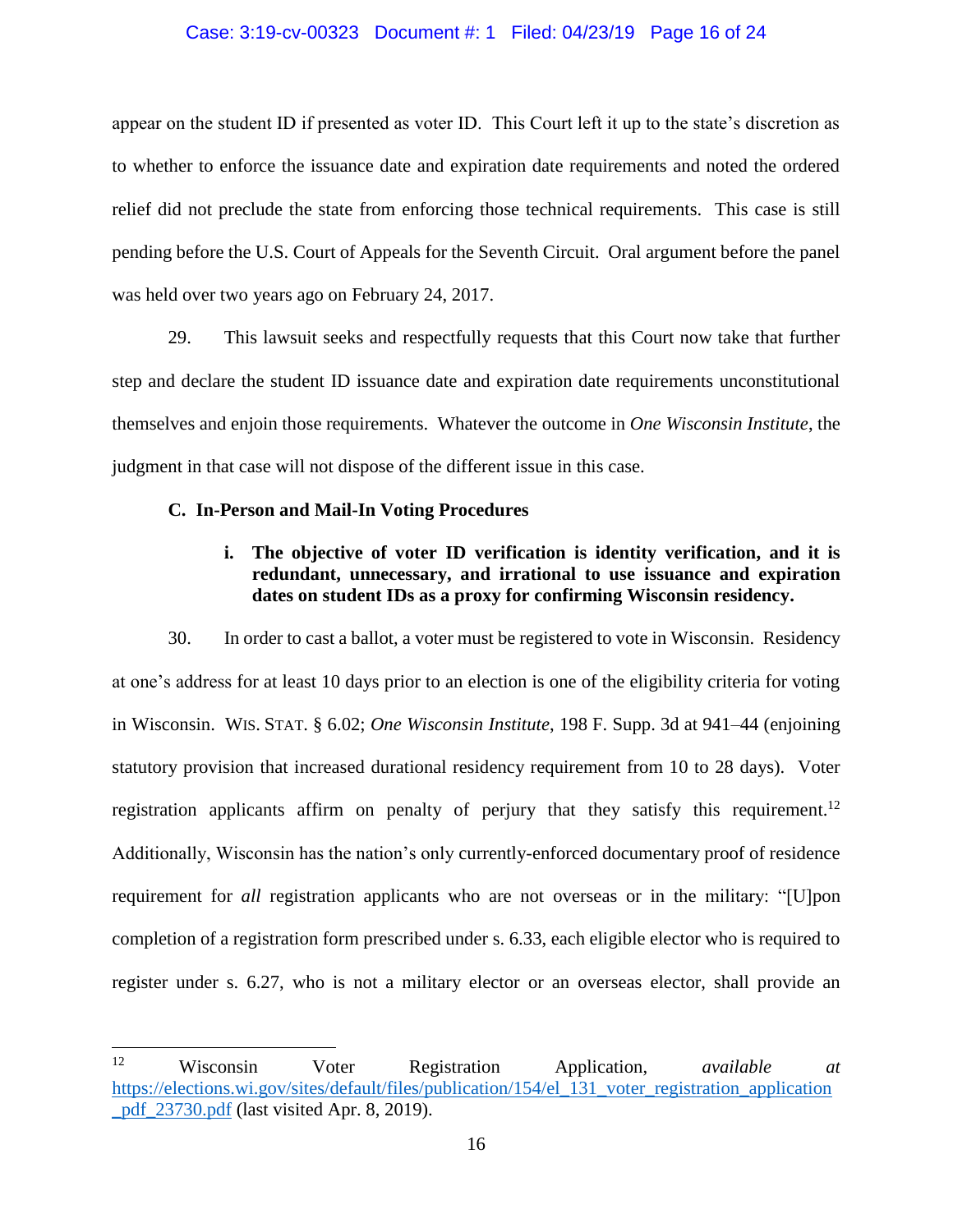### Case: 3:19-cv-00323 Document #: 1 Filed: 04/23/19 Page 17 of 24

identifying document that establishes proof of residence under sub. (3)." WIS. STAT.  $\S$  6.34(2).<sup>13</sup> According to Defendants' webpages and other election officials in Wisconsin, "[a]ll Proof of Residence documents must include the voter's name and current residential address."<sup>14</sup> Therefore, the voter registration process, as implemented, doubly confirms that a person is a resident of the state and municipality.

31. Wisconsin state law setting forth the in-person voting procedure provides that: "[E]ach eligible elector, before receiving a serial number, shall state his or her full name and address and present to the officials proof of identification." WIS. STAT. § 6.79(2)(a). The same statute instructs election inspectors stationed at the polling places to verify only the name and photograph of the voter: "The officials shall verify that the name on the proof of identification presented by the elector conforms to the name on the poll list or separate list and shall verify that any photograph appearing on that document reasonably resembles the elector." *Id*. The current version of the Election Day Manual lists the specific steps a poll worker must take to verify a photo ID.<sup>15</sup> First, poll workers must confirm that the college or university ID card bears a name, photo, issuance date, expiration date no later than two years after the issuance date, and the student's signature, and also confirm that the student has separate proof of current enrollment.<sup>16</sup> Next, the poll worker must "verify that the name on the ID conforms to the name on the poll list"; "verify that any photograph on the proof of identification reasonably resembles the elector" (for in-person

 $13$  A list of acceptable forms of proof of residence is available on the Wisconsin Elections Commission's website MyVote Wisconsin's Proof of Residence page. *See* https://myvote.wi.gov/en-us/ProofofResidence (last visited Apr. 15, 2019).

 $^{14}$  *Id.* 

<sup>15</sup> Election Day Manual, *supra* note 7, at 57–58.

<sup>16</sup> *Id*. at 57.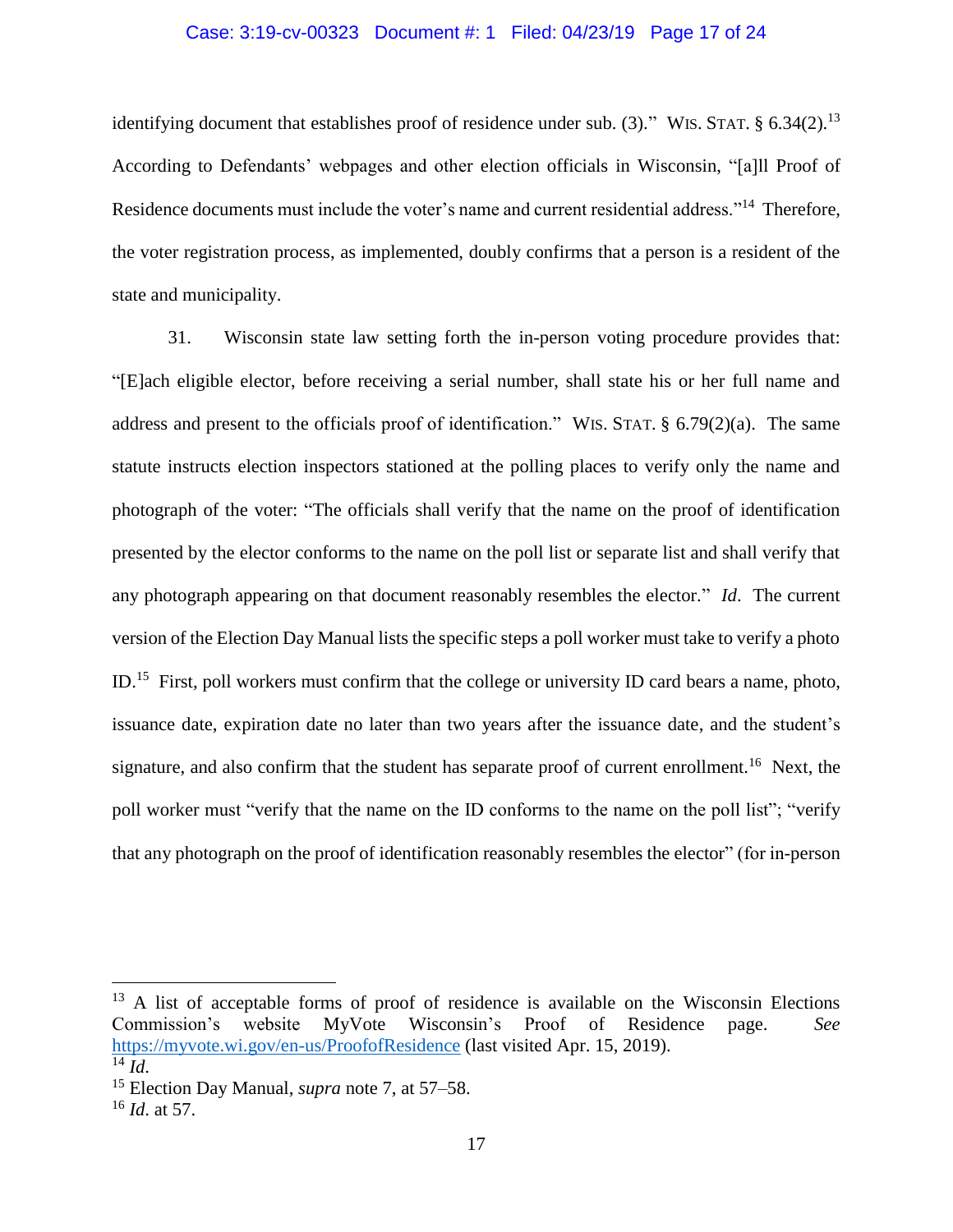#### Case: 3:19-cv-00323 Document #: 1 Filed: 04/23/19 Page 18 of 24

voters only); and "verify that the proof of identification is unexpired or, if expired, it meets the expiration specifications listed above."<sup>17</sup>

32. Mail-in absentee voters must submit a copy of their photo ID with their absentee ballot application, unless they are permanent, mail-in absentee voters, have previously voted mailin absentee with the same name and at the same residential address, or are military or overseas voters. WIS. STAT. §§  $6.87(1)$ ,  $6.87(4)(b)2-(b)3$ . For mail-in absentee voters' IDs, the municipal clerk is only required to verify the name on the photo ID. WIS. STAT. § 6.87(1). There is of course no face to which the photo can be compared. Otherwise, the instructions for verifying the voter IDs of in-person voters and mail-in absentee voters do not differ.

33. Even with the injunction in *One Wisconsin Institute* requiring Defendants to accept expired college and university ID cards, 198 F. Supp. 3d at 961–62, Wisconsin election law still provides for and ensures Wisconsin residency and residential address verification through other, more effective means than requiring the ID to bear an issuance date and an expiration date. Therefore, the issuance date and expiration date requirements do not serve an important regularly interest.

## **ii. By law, signatures on voter IDs, if any are even present, are not used for any signature comparison.**

34. For in-person voters or mail-in absentee voters, there is no mandate in the Wisconsin Election Code to compare any signature on the voter ID, if any exists, to any other signature. WIS. STAT. §  $6.79(2)(a)$ ; WIS. STAT. §  $6.87(1)$ . The Election Day Manual makes no mention of signature verification and omits signatures from a list of the voter ID's "relevant information (name, photo, expiration date)."<sup>18</sup> Additionally, since the voter ID law was enacted

<sup>17</sup> *Id*. at 58.

<sup>18</sup> *Id*.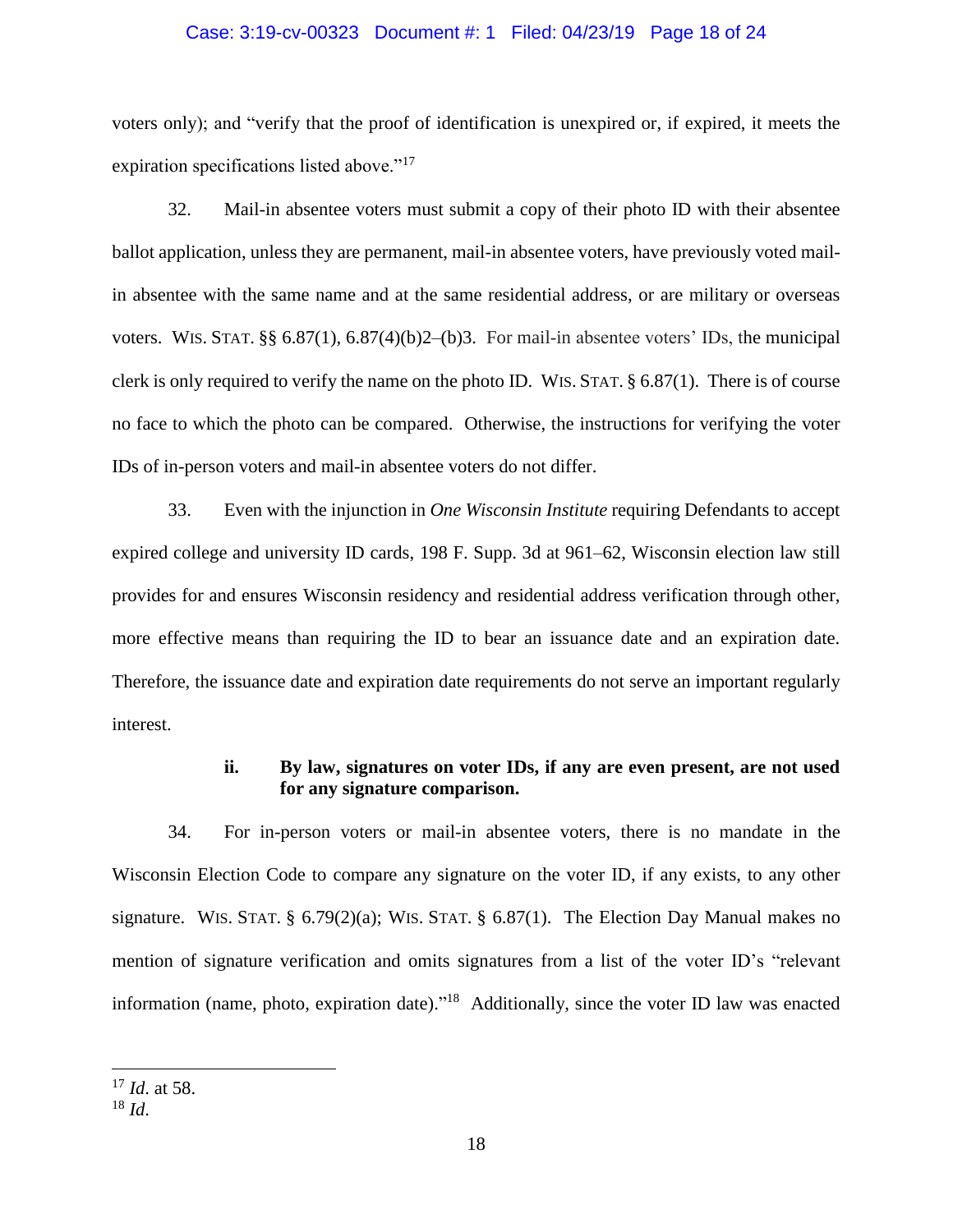### Case: 3:19-cv-00323 Document #: 1 Filed: 04/23/19 Page 19 of 24

in 2011, consistent with Wisconsin law, the Wisconsin Elections Commission ("WEC"), as well as its predecessor the Government Accountability Board, have never issued instructions requiring the comparison of a signature on the voter ID, if any exists, with the voter's signature on the poll book or voter registration record.<sup>19</sup> It is not for election officials and Election Day poll workers to determine the authenticity of a signature. This makes sense given a number of forms of valid voter ID, such as Veterans Health Identification Cards ("VHICs") issued by the U.S. Department of Veteran Affairs and some ID cards issued by tribal governments, do not even contain signatures.

35. During in-person voting, after the voter ID is verified, poll workers require the voter to sign the poll book:

The officials shall then require the elector to enter his or her signature on the poll list, supplemental list, or separate list maintained under par. (c) unless the elector is exempt from the signature requirement under s.  $6.36(2)(a)$ . The officials shall verify that the name and address stated by the elector conform to the elector's name and address on the poll list.

WIS. STAT. § 6.79(2)(a). As can be seen from this statute and the Election Day Manual, poll workers are required to verify that the voter's stated name and address match the name and address listed in the poll book but are not instructed to engage in any signature comparison of any kind.<sup>20</sup> The voter's signature on an absentee ballot request form stands in lieu of signing the poll book.<sup>21</sup>

36. Wisconsin has recently allowed municipal clerks to use electronic poll books instead of paper poll books. In its Wisconsin E-Poll Book Show and Tell training module, the Wisconsin Elections Commission informs municipal clerks and their staff that the check-in process

<sup>19</sup> *Id*.

 $^{20}$  *Id*.

 $21$  Wisconsin Elections Commission, Form EL-121, Wisconsin Application for Absentee Ballot, *available at* https://elections.wi.gov/sites/electionsuat.wi.gov/files/2019-03/EL-121%20Application%20for%20Absentee%20Ballot%20%282018-10%29-Fillable.pdf (last visited Apr. 16, 2019).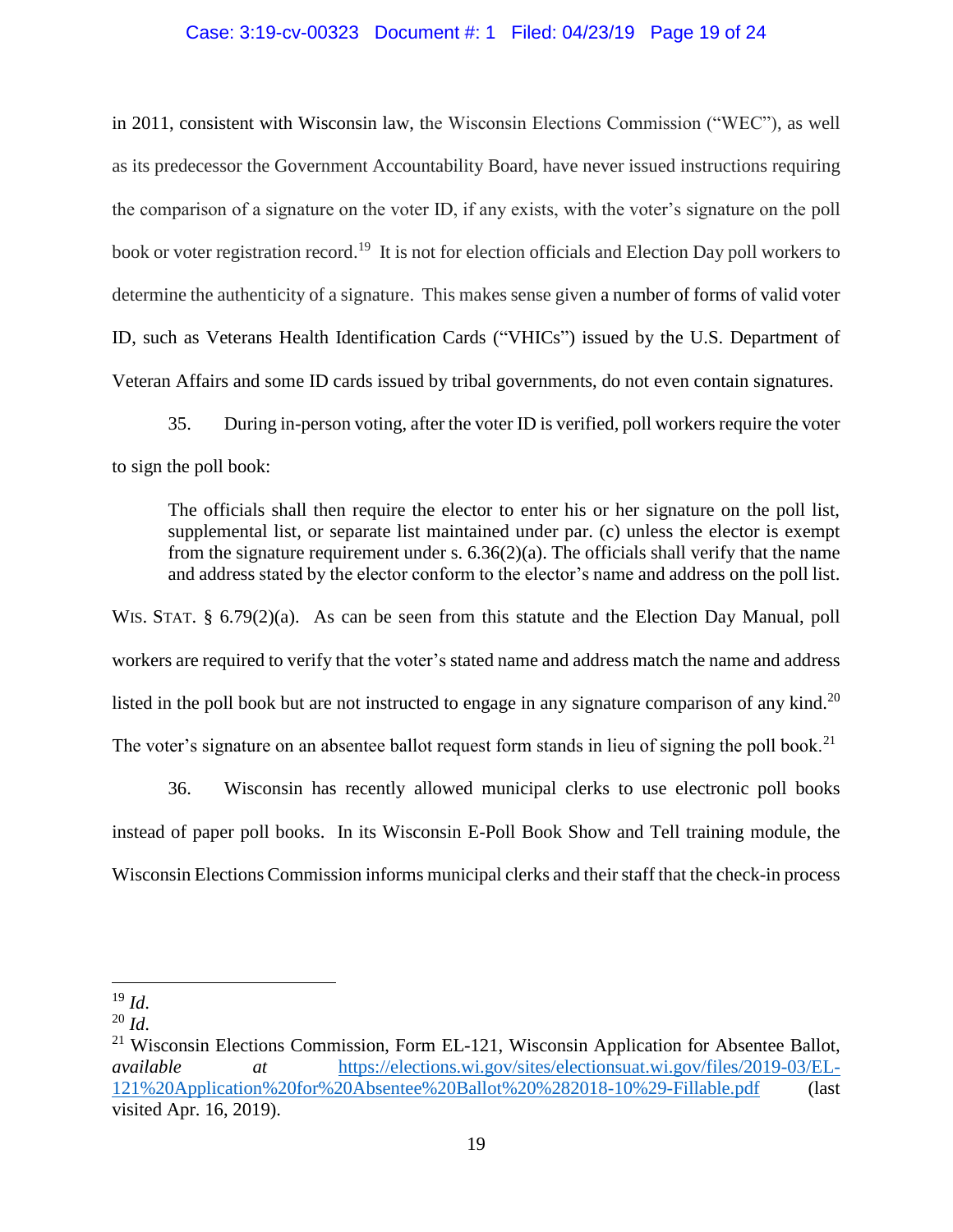## Case: 3:19-cv-00323 Document #: 1 Filed: 04/23/19 Page 20 of 24

also requires voter signatures.<sup>22</sup> First, a screen comes up for voter ID verification, and, in keeping with Wisconsin law, there is no mention of signature comparison or the possibility of denying a ballot to a voter due to a perceived signature non-match. Next, the electronic poll book must accept the voter's signature. The voter signs the screen on a tablet or a signature pad with a stylus or finger to create a digitized signature that appears on screen. Notably, the voter's signature from his or her registration application form does not appear on screen. Instead, the e-pollbook signature is digitally stored for future comparison to the voter registration form signature, should that become necessary in any Wisconsin Elections Commission or law enforcement investigation. Nothing instructs the poll worker to compare the digitally-created signature to the voter ID signature, if any even exists. On information and belief, the older Wisconsin Government Accountability Board report on e-pollbooks from 2014 set forth much the same procedure:

Once the voter is verified as being registered, the voter is directed to sign the poll book. Using an electronic poll book, the voter can sign using a digital signature pad similar to using a credit card at a store or they can sign directly on the screen of the device. The signature can be digitally captured and printed on a hardcopy receipt or label. Alternatively, a receipt or label can be generated with a line for the voter to sign in order to capture a "wet" signature.<sup>23</sup>

Accordingly, the requirement that a college or university ID card bear the student's signature does

not serve an important regulatory interest.

 $\overline{a}$ 

## **CLAIMS FOR RELIEF**

## **COUNT ONE**

## **(College or University ID Issuance Date and Expiration Date Requirements Violate First and Fourteenth Amendments to the U.S. Constitution, 42 U.S.C. § 1983) (All Plaintiffs)**

<sup>&</sup>lt;sup>22</sup> Wisconsin Elections Commission, Wisconsin E-Poll Book Show and Tell Training Module, *available at http://elections.wi.gov/publications/video/WI\_EPollBook\_Show\_and\_Tell (October* 27, 2017), at 7:11–12:44 (last visited Apr. 3, 2019).

<sup>&</sup>lt;sup>23</sup> Public access to the following link is now denied: http://elections.wi.gov/clerks/misc/electronicpoll-books. Plaintiffs plan to request this document in discovery.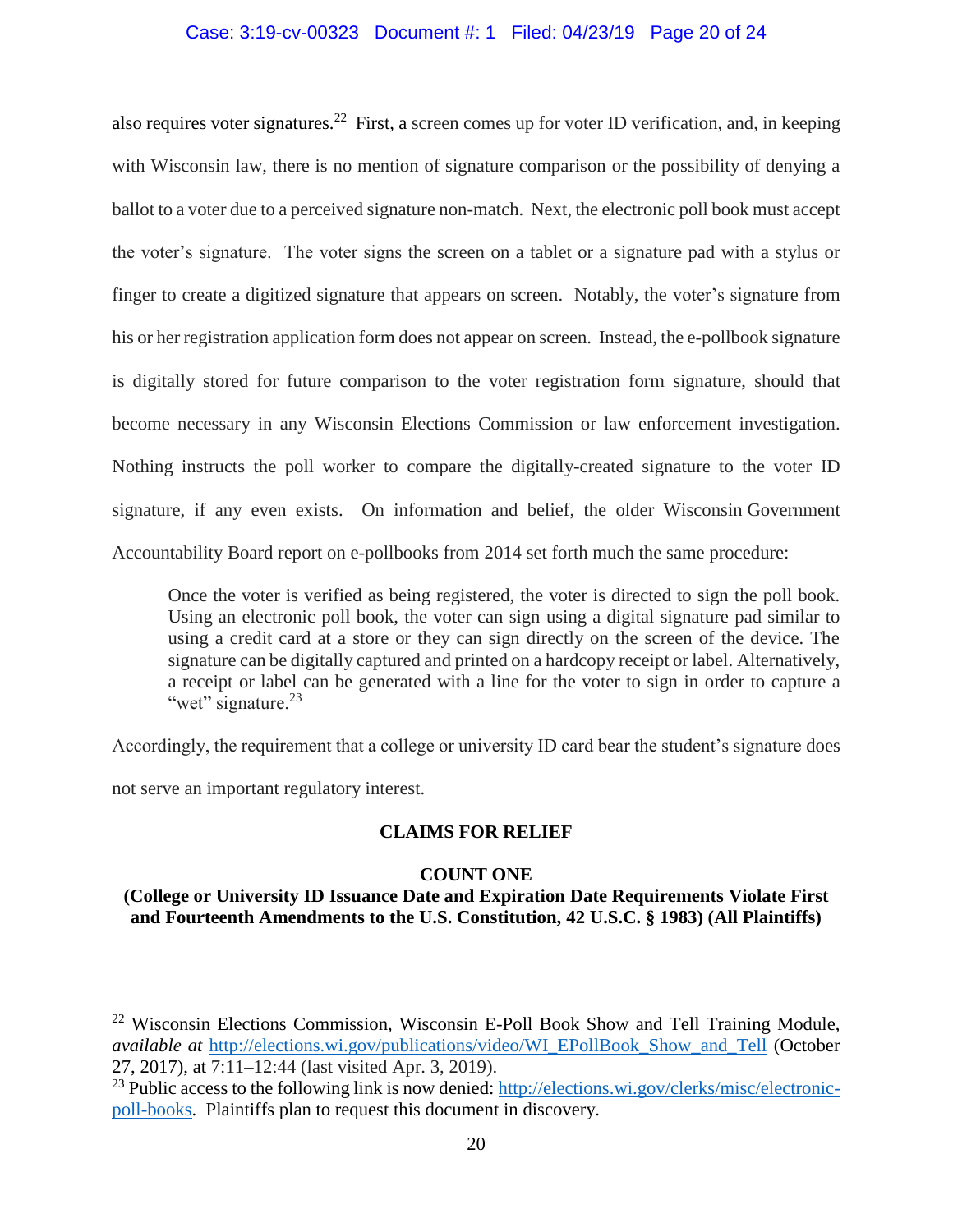#### Case: 3:19-cv-00323 Document #: 1 Filed: 04/23/19 Page 21 of 24

37. The factual allegations contained in the preceding paragraphs are incorporated into

Count One, as though fully set forth herein.

38. Under the First and Fourteenth Amendments to the U.S. Constitution, any burden on the right to vote must be balanced against a state's interest in that requirement. The Supreme Court has set forth the following test:

[T]he rigorousness of our inquiry into the propriety of a state election law depends upon the extent to which a challenged regulation burdens First and Fourteenth Amendment rights. Thus, as we have recognized when those rights are subjected to "severe" restrictions, the regulation must be "narrowly drawn to advance a state interest of compelling importance." *Norman v. Reed*, 502 U.S. 279, 289, 112 S.Ct. 698, 705, 116 L.Ed.2d 711 (1992). But when a state election law provision imposes only "reasonable, nondiscriminatory restrictions" upon the First and Fourteenth Amendment rights of voters, "the State's important regulatory interests are generally sufficient to justify" the restrictions. *Anderson*, 460 U.S., at 788, 103 S.Ct., at 1569–1570; *see also id*., at 788–789, n. 9, 103 S.Ct., at 1569–1570, n. 9.

*Burdick v. Takushi*, 504 U.S. 428, 434 (1992).

39. Wisconsin state law requires that college and university student ID cards must bear an issuance date and an expiration date not more than two years after the issuance date in order to be used as voter ID. It also requires that a student present documentary proof of residency upon registering to vote and proof of current enrollment such as an enrollment verification letter, tuition fee receipt, or class schedule in conjunction with their student ID. These latter requirements render the issuance and expiration date requirements redundant, unnecessary, and irrational. *See One Wisconsin Institute*, 198 F. Supp. 3d at 962 ("The state's concern with ensuring that only current students vote with student IDs may be rational. But WIS. STAT. § 5.02(6m)(f) adequately addresses that concern by requiring a voter to present proof of enrollment with the student ID.").

40. The constitutional rights of students who have no other form of valid voter ID are violated by these requirements. These redundant, unnecessary, and irrational requirements cannot be justified by any legitimate and important regulatory interest or any rational basis.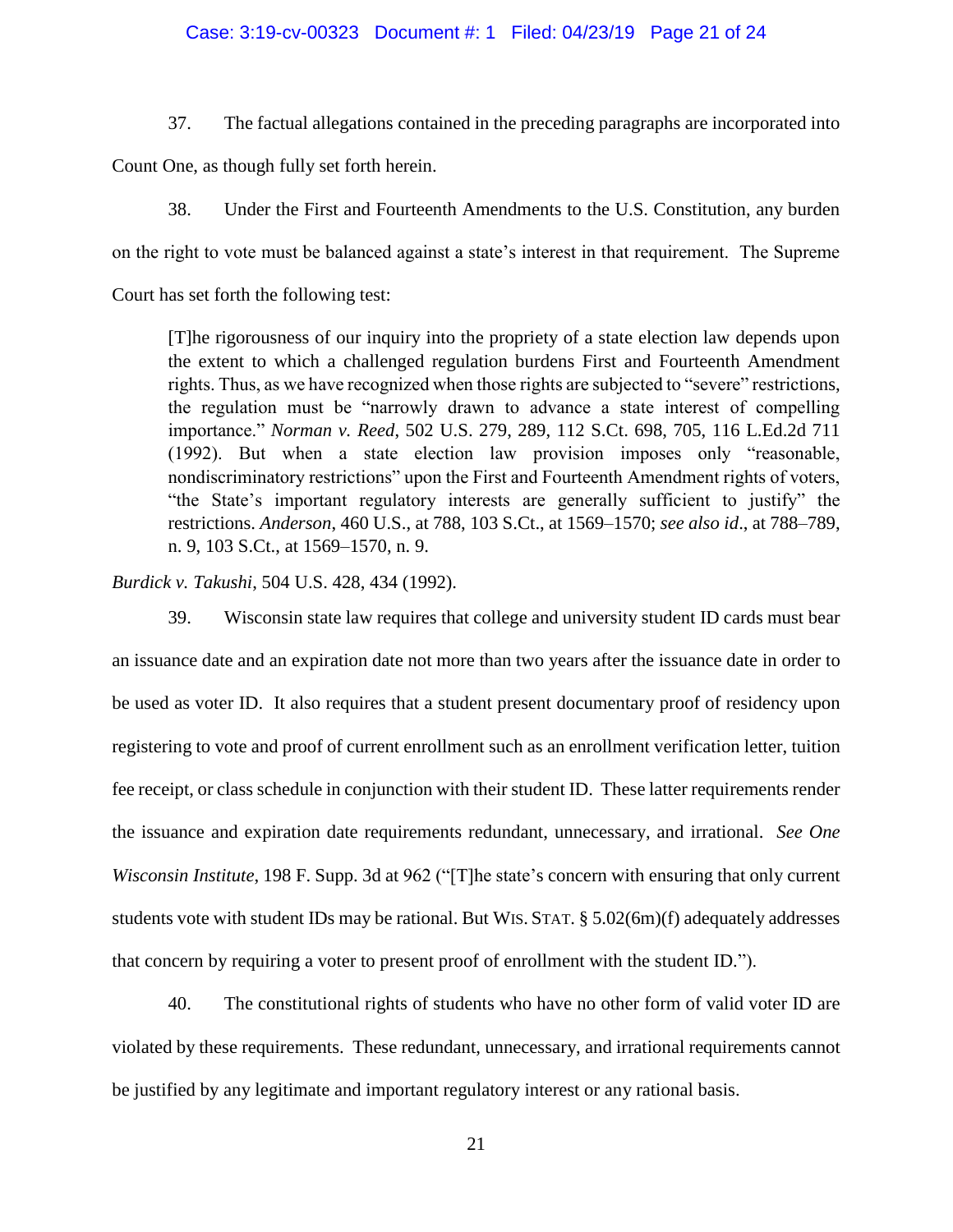#### Case: 3:19-cv-00323 Document #: 1 Filed: 04/23/19 Page 22 of 24

41. Since these issuance date and expiration date requirements are not justified by any legitimate and important regulatory interest, they violate the First and Fourteenth Amendments to the U.S. Constitution.

42. But for the redundant, unnecessary, and irrational issuance date and expiration date requirements, Plaintiffs Common Cause and Common Cause Wisconsin would not need to educate new college and university students on how to obtain a voter ID that contains these required elements from their schools. While these requirements are in force, Plaintiff Benjamin R. Quintero cannot use his student photo ID card to vote.

43. At all relevant times, Defendants have acted under color of state law.

44. Defendants, acting under color of state law, have violated Plaintiffs' rights under the First and Fourteenth Amendments to the U.S. Constitution and 42 U.S.C. § 1983.

### **COUNT TWO**

# **(College or University ID Signature Requirement Violates First and Fourteenth Amendments to the U.S. Constitution, 42 U.S.C. § 1983) (All Plaintiffs)**

45. The factual allegations contained in the preceding paragraphs are incorporated into

Count Two, as though fully set forth herein.

46. Under the First and Fourteenth Amendments to the U.S. Constitution, any burden

on the right to vote must be balanced against a state's interest in that requirement. The Supreme

Court has set forth the following test:

[T]he rigorousness of our inquiry into the propriety of a state election law depends upon the extent to which a challenged regulation burdens First and Fourteenth Amendment rights. Thus, as we have recognized when those rights are subjected to "severe" restrictions, the regulation must be "narrowly drawn to advance a state interest of compelling importance." *Norman v. Reed*, 502 U.S. 279, 289, 112 S.Ct. 698, 705, 116 L.Ed.2d 711 (1992). But when a state election law provision imposes only "reasonable, nondiscriminatory restrictions" upon the First and Fourteenth Amendment rights of voters, "the State's important regulatory interests are generally sufficient to justify" the restrictions. *Anderson*, 460 U.S., at 788, 103 S.Ct., at 1569–1570; *see also id*., at 788–789, n. 9, 103 S.Ct., at 1569–1570, n. 9.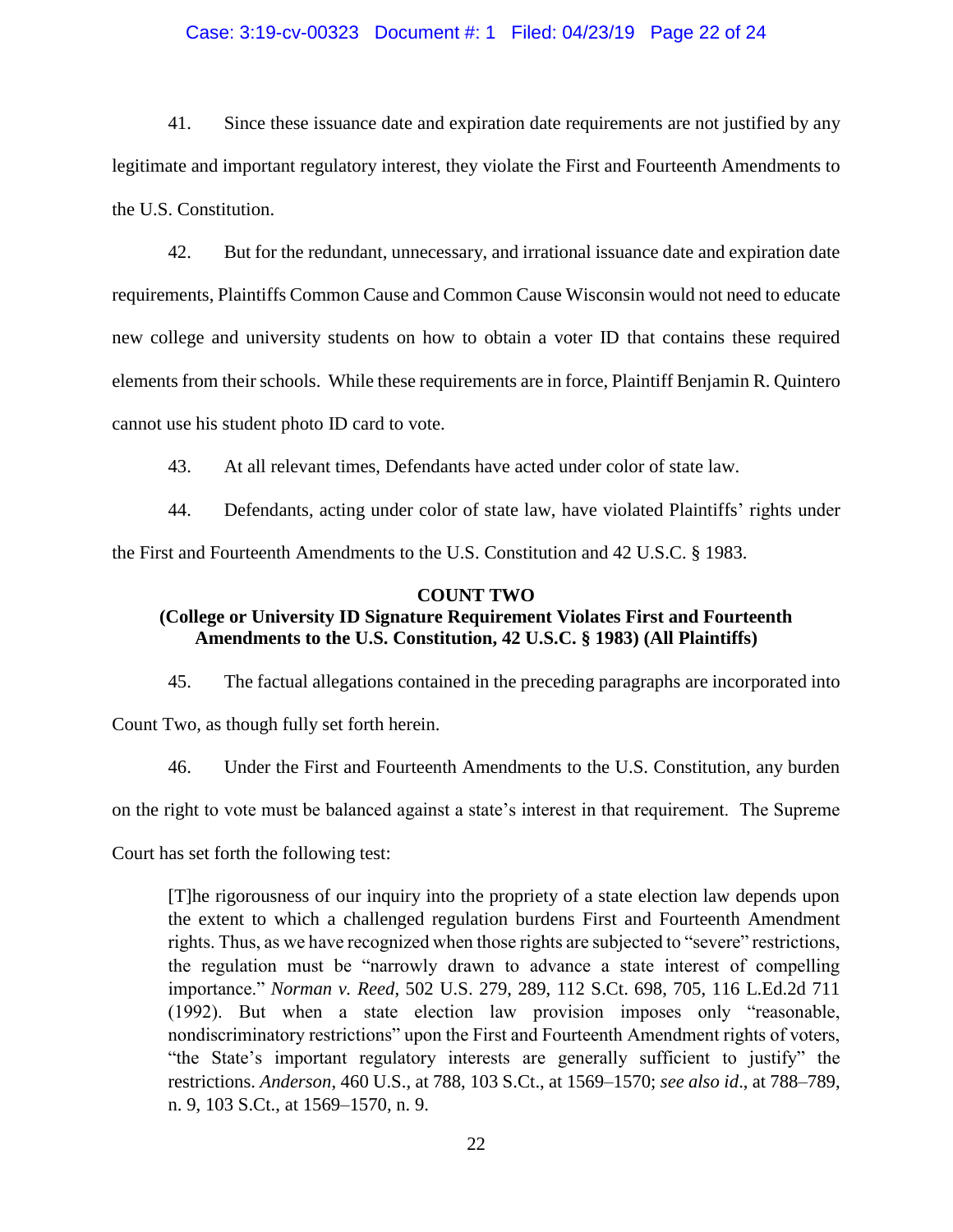*Burdick v. Takushi*, 504 U.S. 428, 434 (1992).

47. Wisconsin state law requires that college and university student ID cards must bear the student's signature in order to be used as voter ID.

48. The constitutional rights of student voters who have no other form of valid voter ID are violated by the Wisconsin voter ID law. This unnecessary and irrational signature requirement cannot be justified by any important, legitimate regulatory interest or any rational basis.

49. Since the student ID signature requirement is not justified by any legitimate, important regulatory interest, these state actions violate the First and Fourteenth Amendments to the U.S. Constitution.

50. But for the unnecessary and irrational signature requirement, Plaintiffs Common Cause and Common Cause Wisconsin would not need to educate new college and university students on how to obtain a voter ID with a signature from their schools. While this requirement is in force, Plaintiff Benjamin R. Quintero cannot use his student photo ID card to vote.

51. At all relevant times, Defendants have acted under color of state law.

52. Defendants, acting under color of state law, have violated Plaintiffs' rights under the First and Fourteenth Amendments to the U.S. Constitution and 42 U.S.C. § 1983.

### **PRAYER FOR RELIEF**

Plaintiffs respectfully request that this Court enter an order granting Plaintiffs the following relief:

(a) A declaratory judgement that WIS. STAT.  $\S$  5.02(6m), 6.79(2)(a), 6.86(1)(ar), and 6.87(1) violate the First and Fourteenth Amendments of the United States Constitution, to the extent they impose unnecessary and irrational issuance date, expiration date, and signature

23